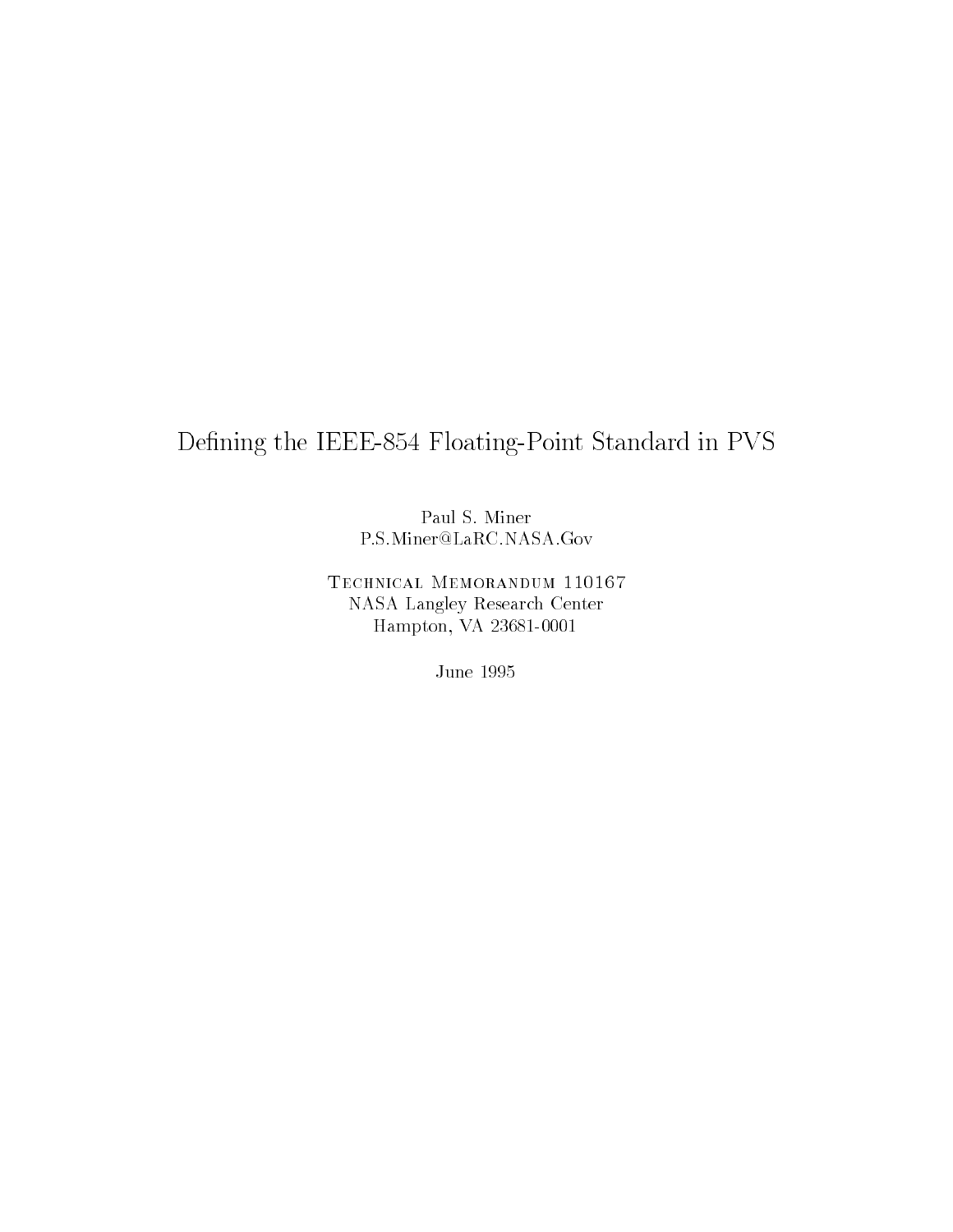### Abstract

A signicant portion of the ANSI/IEEE-854 Standard for Radix-Independent Floating-Point Arithmetic is defined in PVS (Prototype Verification System). Since IEEE-854 is a generalization of the ANSI/IEEE-754 Standard for Binary Floating-Point Arithmetic, the denition of IEEE-854 in PVS also formally defines much of IEEE-754. This collection of PVS theories provides a basis for machine checked verification of floating-point systems. This formal definition illustrates that formal specification techniques are sufficiently advanced that it is reasonable to consider their use in the development of future standards.

keywords: Floating-point arithmetic, Formal Methods, Specication, Verication.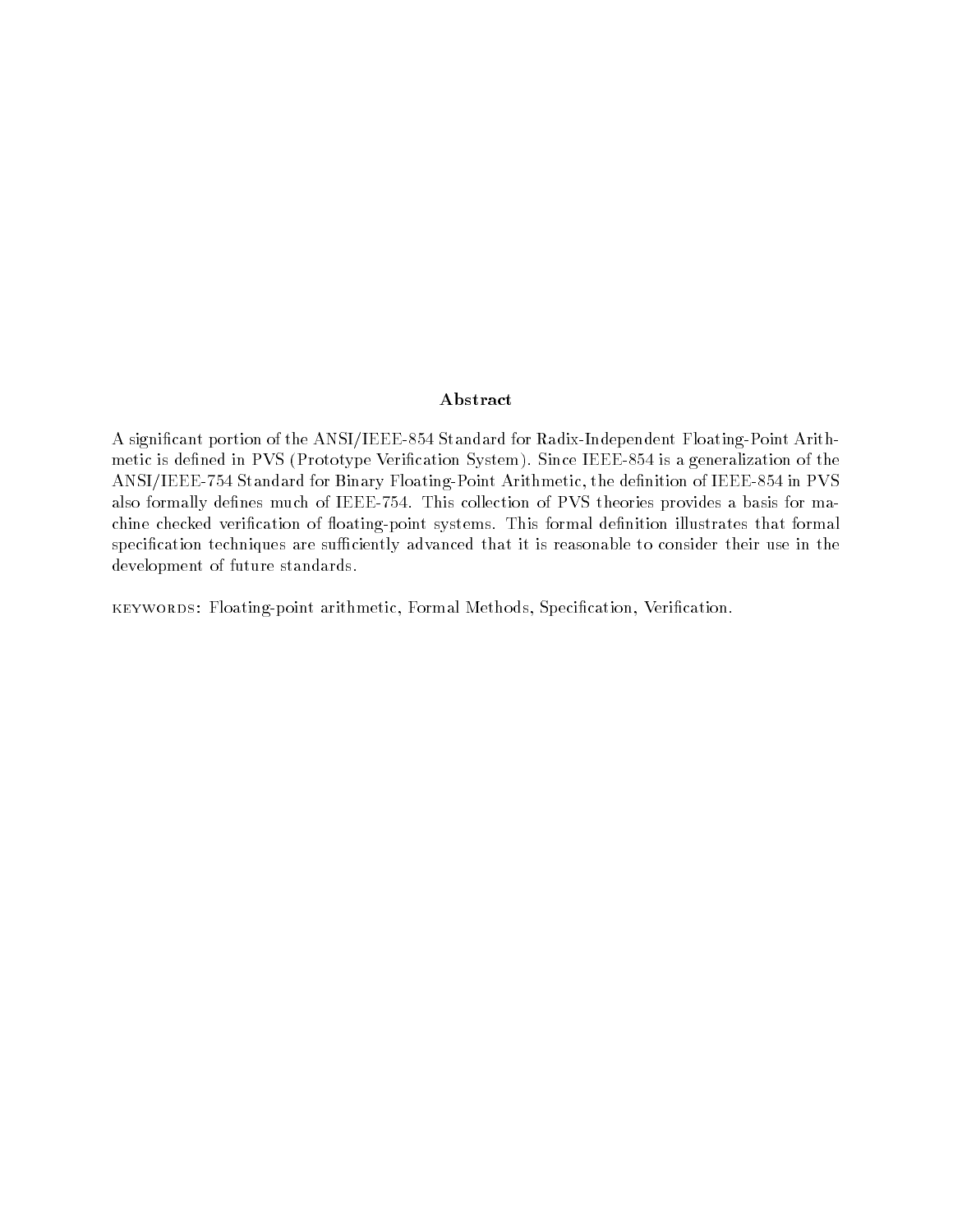# <sup>1</sup> Introduction

This document describes a definition of the ANSI/IEEE-854 [3] Standard for Radix-Independent Floating-Point Arithmetic in the PVS verication system (developed at SRI International) [4]. IEEE-854 is a generalization of the ANSI/IEEE-754 [2] Standard for Binary Floating-Point Arithmetic. Therefore, this formalization of the IEEE-854 can be instantiated to serve as a basis for the formal specification of the more widely used IEEE-754 standard. All that is required is to instantiate the general theory with the appropriate constants, and dene the representation formats in accordance with IEEE-754.

This is not the first formalization of an IEEE standard for floating-point arithmetic. Geoff Barrett [1] describes the Z formalization of IEEE-754 used in the development of the INMOS T800 Transputer. Z is a formal specication language with limited mechanized support. The specification presented here uses the PVS specification language which is tightly integrated with the PVS mechanized proof system. Also, the specification presented here is of IEEE-854, not IEEE-754. This formalization in PVS was not based upon the Z specication.

This document will present those portions of the standard that have been defined in PVS. The various features of PVS will be described at the time of their first use. This report highlights some areas of imprecision in the standard and illustrates that formal techniques are sufficiently advanced to consider their use in the development of future standards.

# 2 Basic Definitions

The document IEEE-854 (hereafter referred to as the standard) describes a parameterized standard for floating-point arithmetic. This section will present the definition of floating-point numbers and introduce mappings between floating-point and real numbers. The standard allows the definition of four precisions of floating-point numbers: single, single extended, double and double extended. Each precision is distinguished by the range of representable values and the number of signicant digits. The PVS theories define a fixed, but undetermined precision. It is simple to define any combination of precisions by importing multiple instances of the top-level PVS theory presented here.

### 2.1 Sets of Values

Section 3.1 of the standard defines the parameters:

Four integer parameters specify each precision:

 $p =$  the number of base-b digits in the significand  $E_{max}$  = the maximum exponent  $E_{min}$  = the minimum exponent

The parameters are subject to the following constraints:

1. b shall be either  $2$  or 10 and shall be the same for all supported precisions 2.  $(E_{max} - E_{min})/p$  shall exceed 5 and should exceed 10  $3.0^{r} > 10^{-7}$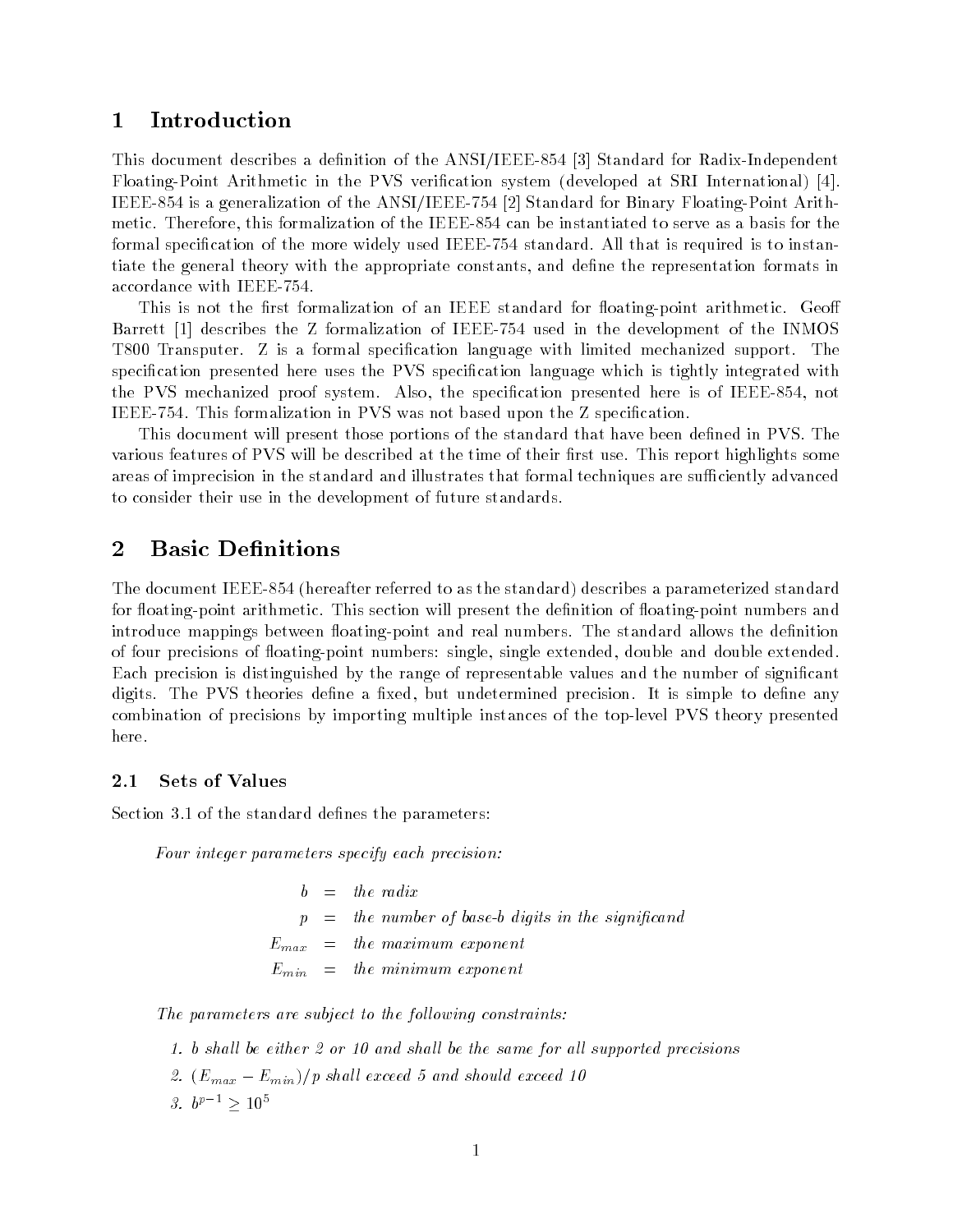The balance between the overflow threshold ( $b^{E_{max}+1}$ ) and the underflow threshold ( $b^{E_{min}}$ ) is characterized by their product  $(b^{E_{max}+E_{min}+1})$ , which should be the smallest integral power of b that is  $\geq 4$ . [3, page 8]

From these constraints, it is clear that  $b > 1$ ,  $p > 1$ , and that  $E_{max} > E_{min}$ . However, the last quoted sentence on balance between the overflow and underflow thresholds is only a suggestion<sup>1</sup> and need not be followed for an implementation to be compliant. In later sections, we will highlight some consequences of not having a balanced exponent range.

In PVS, these constraints can be defined as follows:

```
IEEE_854 [b,p:above(1),E_max,E_min:integer]: THEORY
 BEGIN
 ASSUMING
    Base_values: ASSUMPTION b=2 or b=10
    Exponent_range: ASSUMPTION (E_max - E_min)/p > 10
    Significand_size: ASSUMPTION b^(p-1)>=10^5
    E_balance: ASSUMPTION
        IF b < 4 THEN E_max + E_min = 1 ELSE E_max + E_min = 0 ENDIF
 ENDASSUMING
 Exponent_balance: LEMMA b^(E_max+E_min) <4 & 4<=b^(E_max+E_min+1)
 E_max_gt_E_min: LEMMA E_max > E_min
 E_min_neg: LEMMA E_min<0
 E_max_pos: LEMMA E_max>0
  IMPORTING IEEE_854_defs[b,p,E_max,E_min]
 END IEEE_854
```
This theory denition has four formal parameters, which correspond to the requirements of the standard. For a fixed n, the type above (n) is defined in the PVS prelude as  $\{i : n \in \mathbb{N}\}\$ , thus by declaring b and p to be of type above (1), we have  $b > 1$  and  $p > 1$ . The PVS ASSUMING section states the additional constraints on these parameters. These assumptions define proof obligations for any theory that imports IEEE\_854. This specification includes the optional constraints given by the standard. A minimally compliant specification would modify assumption Exponent range and remove both assumption <sup>E</sup> balance and lemmas Exponent balance, E min neg, and E max pos. The last line of the PVS theory imports the remaining definitions and declarations to complete the specification of floating-point arithmetic for a fixed precision (e.g. one of single, double, single extended, or double extended).

None of the underlying definitions depend directly on the assumptions given in the assuming section, so the theories defining the rest of the standard will use the weaker assumptions that  $b > 1$ ,  $p > 1$ , and that  $E_{max} > E_{min}$ . We will not assume that  $E_{max} \ge 0$  or that  $E_{min} \le 0$ , since these

<sup>&</sup>lt;sup>1</sup>The distinction is between *should* and *shall*. Usage of the word *should* indicates a suggestion as opposed to a requirement.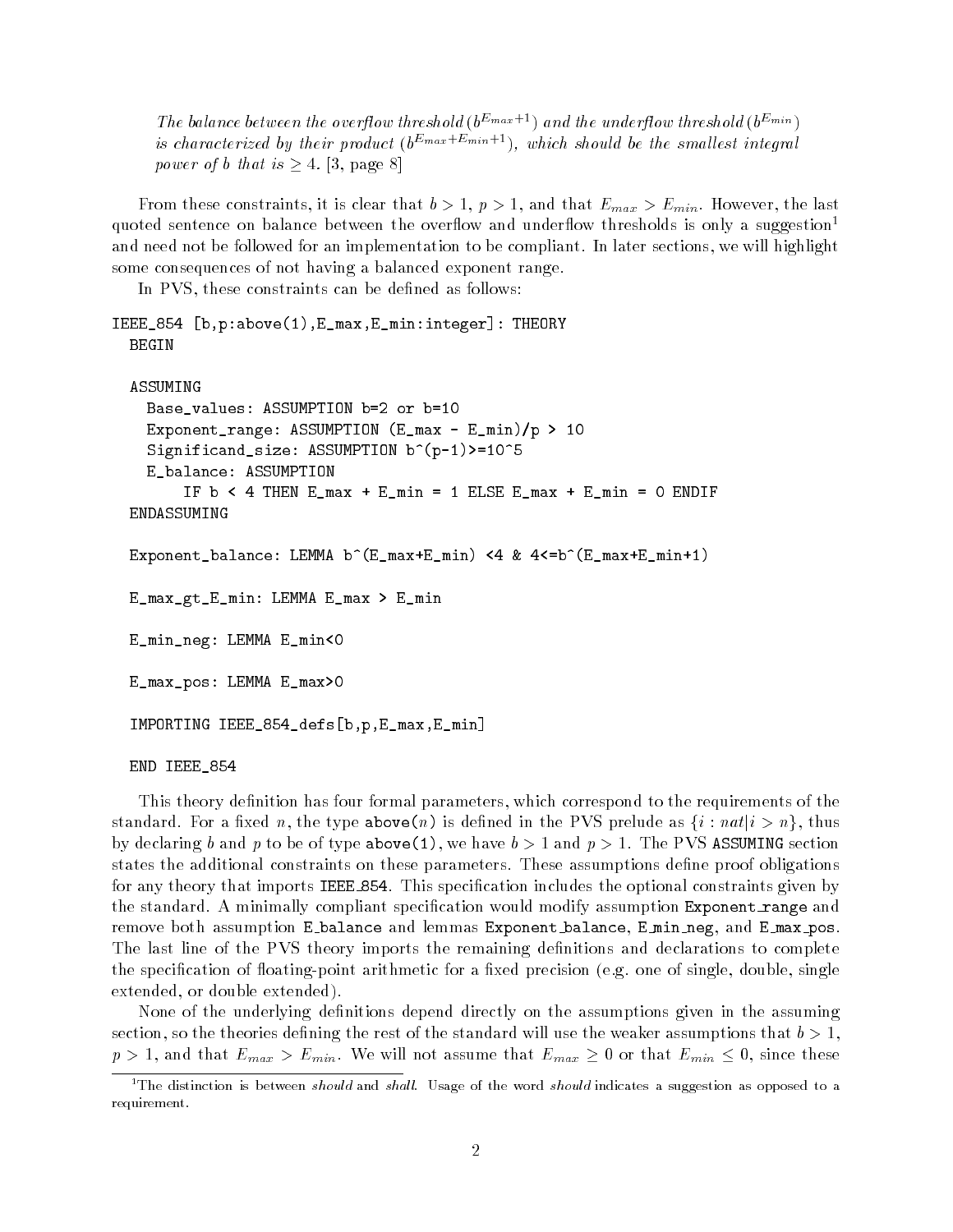are not consequences of the required constraints. This will have a limited impact on the remaining definitions.

Section 3.1 of the standard continues:

Each precision allows for the representation of just the following entities:

- 1. Numbers of the form  $(-1)^{s}$   $\sigma$   $(a_0.a_1a_2 \cdots a_{p-1})$  where
	- $s = an algebraic sign$  $E = any integer between E_{min} and E_{max}$ , inclusive  $d_i = a \ base-b \ digit (0 \leq d_i \leq b - 1)$
- 2. Two infinities,  $+\infty$  and  $-\infty$
- 3. At least one signaling NaN
- 4. At least one quiet NaN [3, page 8]

Item 1 has a slight ambiguity concerning the definition of  $s$ . If  $s$  is defined as an algebraic sign (e.g. one of  $\{+, -\}$ ), then the expression  $(-1)^s$  has no meaning. The PVS specification adopts the definition from IEEE-754 [2], that is,  $s \in \{0, 1\}$ . This is the most natural choice for s, but several other numeric encodings possess the necessary properties. For example, <sup>s</sup> could be a base-b digit where an even value denotes positive and an odd value denotes negative.

The PVS specification of values defines a floating-point number (fp\_num) using the PVS abstract datatype mechanism [5]<sup>2</sup> :

```
IEEE_854_values
  [b, p: above(1),E_max:integer,
   E_min:\{i:interger \mid E\_max > i\}]: THEORY
 BEGIN
  sign_rep: type = \{n:nat | n = 0 \text{ or } n = 1\}Exponent: type = {i:int | E_min <= i & i <= E_max}
  digits: type = [below(p)->below(b)]
 NaN_type: type = \{signal, quiet\}NaN_data: NONEMPTY_TYPE
 fp_num: datatype
   begin
    finite(sign:sign_rep,Exp:Exponent,d:digits):finite?
    infinite(i_sign:sign_rep): infinite?
    NaN(status:NaN_type, data:NaN_data): NaN?
   end fp_num
```
<sup>&</sup>lt;sup>2</sup>This theory has no assuming section, but there is an explicit assumption in the formal parameters.  $E_{min}$  is defined via the dependent type mechanism to be strictly less than  $E_{max}$ . By capturing this information in the type of  $E_{min}$ , the corresponding importing tccs are trivially satisfied (and hence, not generated). If we used an assuming clause, there would be an explicit proof obligation at each level of the importing hierarchy.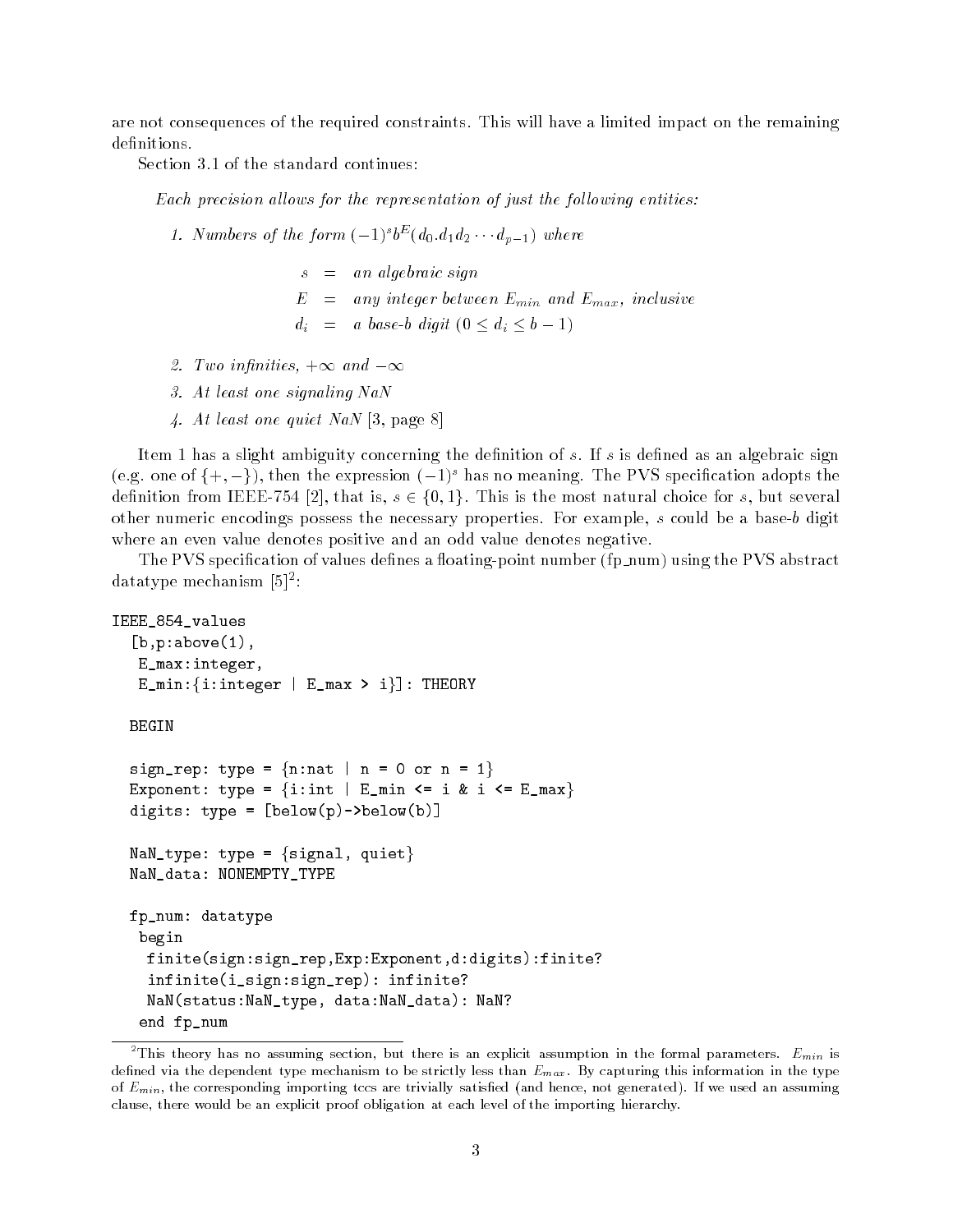[...]

The definition of datatype  $pp\_num$  states that the type of floating-point numbers is the disjoint union of three sets: finite numbers, infinite numbers, and Not a Numbers (NaNs). A finite number can be constructed (using constructor finite) from an algebraic sign, an integer exponent, and a significand"; an infinity can be constructed from an algebraic sign; and a NaN can be constructed from a status flag (i.e. signal or quiet) and data undetermined by the standard.

#### $2.2$ Mapping floating-point numbers to reals

The standard implies an intended semantics for the representable numeric values. The function value maps the finite floating point numbers to the reals as implicitly specified in the standard. In PVS, reals are treated as a base type. There is no need to import a library of definitions for real arithmetic.

```
fin: var (finite?)
final state \sqrt{1} . The state \frac{1}{2} , the state \frac{1}{2}value_digit(d:digits)(n:nat):nonneg_real =
    if n \leq p then d(n) * b \cap (-n) else 0 endif
value(fin): real =(-1) \hat{ } sign(fin) * b \hat{ } Exp(fin) * Sum(p, value_digit(d(fin)))
```
Here, fin is declared to be a variable of type (finite?), that is, an element of the subtype of rp\_num that satisfies the predicate rinite?". Function value\_digit takes a collection of digits and an index for a particular digit and returns the usual base-b interpretation of a digit determined by its position in the significand. Finally, value defines the interpretation of the sign field, the exponent, and sums the values of the digits in the significand. Function Sum is defined in a separate PVS theory.

The standard recognizes that this scheme encodes some values redundantly. Furthermore, an implementation may use redundant encodings, so long as it does not distinguish redundant encodings of nonzero numbers. The standard subdivides the encodings into three groups using the following definitions:

normal number A nonzero number that is finite and not subnormal.

subnormal number A nonzero floating-point number whose exponent is the precision's minimum and whose leading significant digit is zero. [3, Section 2, page 8]

These definitions divide the finite numbers into three groups: those that denote zero (i.e. any finite fp num with a signicand of all zeros), the subnormal numbers, and the normal numbers. The definitions given above are imprecise. Consider the following finite number:

 $(-1)^{3} \times b^{-m+n+1} \times 0.01 \cdots 0 \qquad (= b^{-m+n+1})$ 

 ${}^{3}$ The significand consists of an indexed collection of p base-b digits. The most natural way to define this in PVS is by function type  $[\text{below}(p) \rightarrow \text{below}(b)].$  The PVS prelude defines  $\text{below}(n)$ : TYPE =  $\{i : n \cdot a | i < n\}.$ 

<sup>&</sup>lt;sup>4</sup>The predicate finite? is determined by the fp\_num datatype declaration.

<sup>&</sup>lt;sup>5</sup>The PVS specification language is an extended version of higher-order logic. Functions are first-class objects and can be passed as parameters or be defined as the return type of other functions.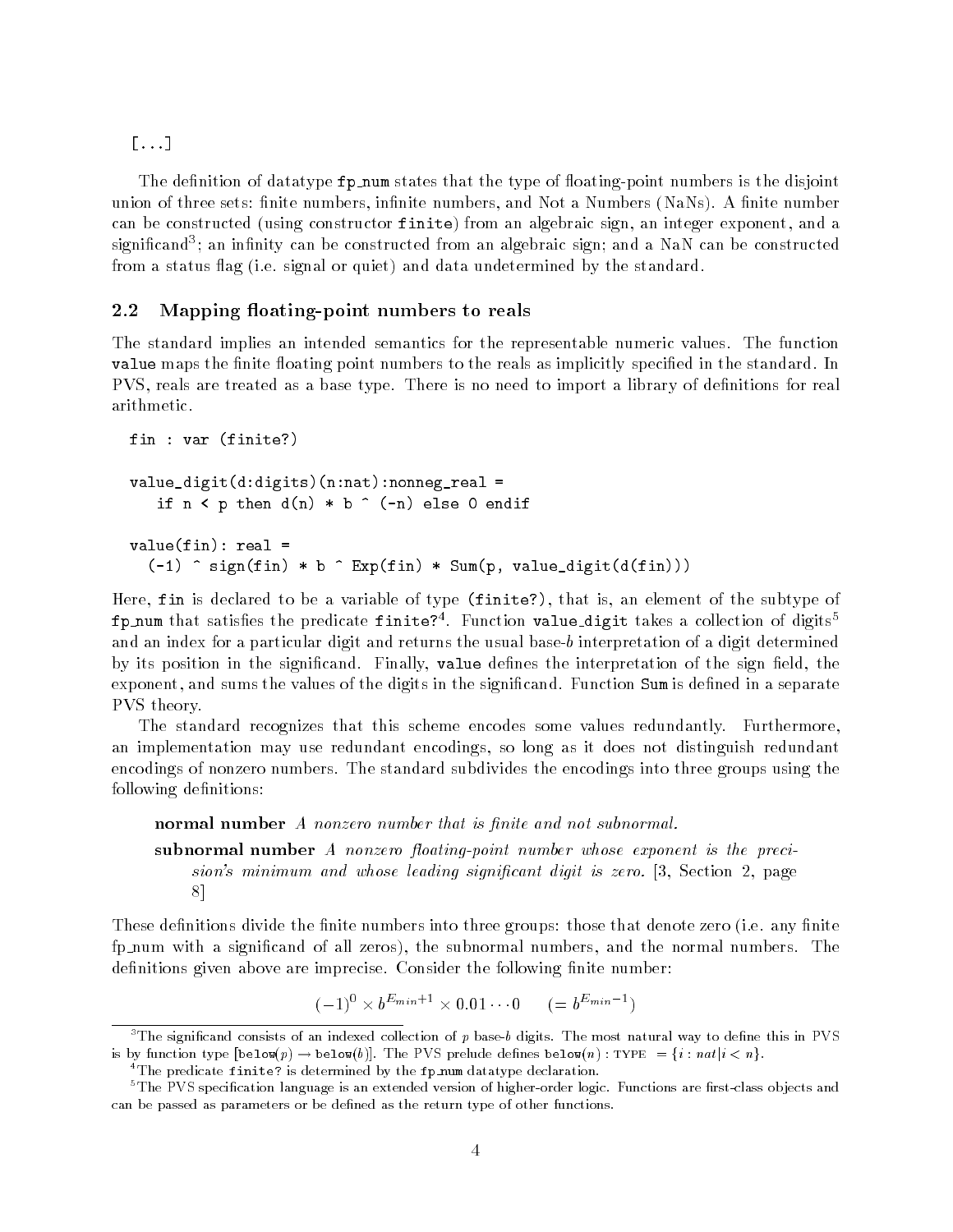This is clearly nonzero. Since the exponent is not the precision's minimum, a strict interpretation of the definition of subnormal may lead us to conclude that this must be a normal number. However,

$$
b^{E_{min}-1} = (-1)^0 \times b^{E_{min}} \times 0.1 \cdots 00
$$

thus it is equal to a subnormal number so it must also be subnormal. Before we can make the distinctions precise, we need to determine a canonical encoding for each finite floating-point number. The function normalize maps each finite  $fp\_num$  to a canonical representative:

```
shift_left(d: digits): digits =
  LAMBDA (i: below(p)): IF (i + 1 = p) THEN O ELSE d(i + 1) ENDIF
normalize(fin:(finite?)): recursive (finite?) =
   IF Exp(fin) = E,min or d(fin)(0) /= 0 then
      fin
   ELSE
      normalize(finite(sign(fin),Exp(fin)-1,shift_left(d(fin))))
   ENDIF
measure lambda (fin:(finite?)): Exp(fin) - E_min
```
Recursive tunction normalize repeatedly shifts the significand left one digit and decrements the exponent until either the exponent is the precision's minimum or the most significant digit is nonzero. Since our goal in defining function normalize is to map each finite number to a canonical representative, we must prove that the result of this function preserves the value of its argument. The following lemma has been proven in PVS:

```
normal_value: LEMMA
           value(fin) = value(normalize(fin))\mathcal{N} and \mathcal{N} and \mathcal{N} and \mathcal{N} and \mathcal{N} and \mathcal{N} and \mathcal{N} and \mathcal{N} and \mathcal{N} and \mathcal{N} and \mathcal{N} and \mathcal{N} and \mathcal{N} and \mathcal{N} and \mathcal{N} and \mathcal{N} and \mathcal{N} and
```
We can now make the distinctions between finite numbers precise. We do this by defining three predicates: zero?, normal?, and subnormal?.

```
zero?(fp:fp_num):bool =
  IF finite?(fp) THEN value(fp)=0 ELSE FALSE ENDIF
normal?(fp: fp_num): bool =
  IF finite?(fp) THEN d(normalize(fp))(0) > 0 ELSE FALSE ENDIF
subnormal?(fp: fp_num): bool =
  IF finite?(fp) THEN not zero?(fp) &
                      Exp(normalize(fp)) = E_{min} &
                      d(normalize(fp))(0) = 0ELSE FALSE
  ENDIF
```
We can provably partition the finite numbers into three sets:

<sup>&</sup>lt;sup>6</sup>PVS requires that all functions be total, so any definition by recursion involves a proof that the recursion terminates. The evidence needed for this proof is given by a measure function that must decrease in each recursive call according to a well-founded relation. The default well-founded relation is '<' defined on the natural numbers.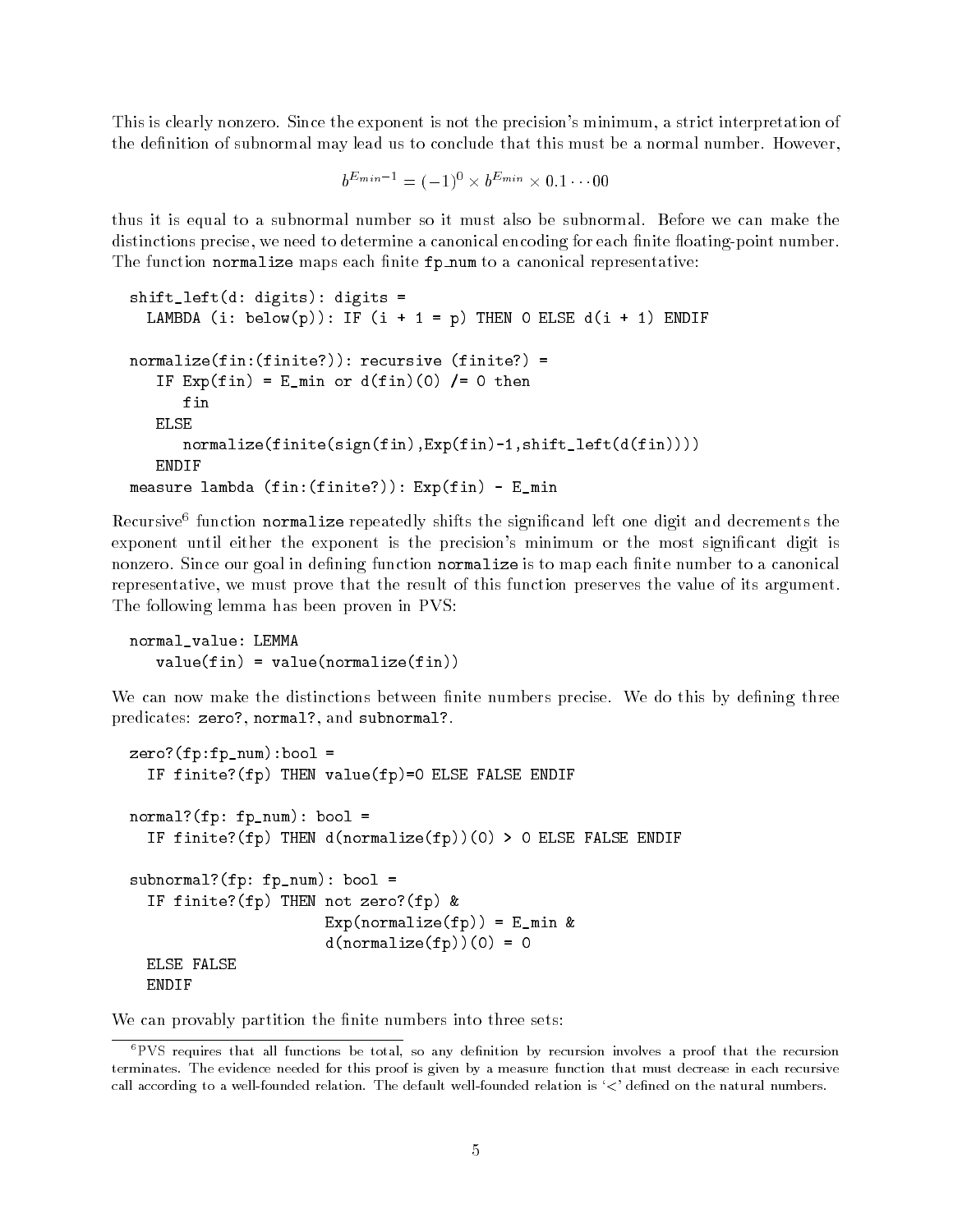```
finite_cover: LEMMA zero?(fin) OR normal?(fin) OR subnormal?(fin)
finite_disjoint1: LEMMA NOT (zero?(fin) & normal?(fin))
finite_disjoint2: LEMMA NOT (zero?(fin) & subnormal?(fin))
finite_disjoint3: LEMMA NOT (normal?(fin) & subnormal?(fin))
```
Lemma finite\_cover states that every finite floating-point number either zero, normal, or subnormal. The remaining lemmas assert that these sets are mutually disjoint.

There are several simple lemmas that can be proven about value. We introduce the following definitions for the maximum and minimum representable values within a precision:

```
max_significand:digits =
  (lambda (i:below(p)): b-1)
min_significand: digits =
  (lambda (i: below(p)): IF i < p - 1 THEN O ELSE 1 ENDIF)
d_zero: digits = lambda (i: below(p)): 0
pos : sign_rep = 0
neg : sign_rep = 1
max_fp_pos : fp_num = finite(pos,E_max,max_significand)
min_fp_pos : fp_num = finite(pos,E_min,min_significand)
pos_zero : fp_num = finite(pos,E_min,d_zero)
```
With these definitions we can prove in PVS that the function value returns the correct value for these floating-point numbers.

```
max_fp_correct: LEMMA
   value(max_fp_pos) = b \hat{ } (E_max + 1) - b \hat{ } (E_max - (p - 1))
min_fp_correct: LEMMA
   value(min_f_{p\_pos}) = b (E_min - (p - 1))
value_of_zero: LEMMA
   value(pos_zero) = 0
```
Function value only specifies part of the relationship between reals and floating-point numbers. It serves to interpret finite floating-point numbers as reals. The next section addresses mapping reals to floating-point numbers.

#### Mapping reals to floating-point numbers 2.3

To map reals to floating-point, we define the following functions:

```
sign_of(r:real): sign_rep = IF r < 0 THEN neg ELSE pos ENDIF
Exp_of(px:posreal): {i:int| b^i <= px & px < b^(i+1)}
truncate(E:integer,nnx:nonneg_real): digits =
    (lambda (i:below(p)):mod(floor(nnx/(b^(E-i))),b))
```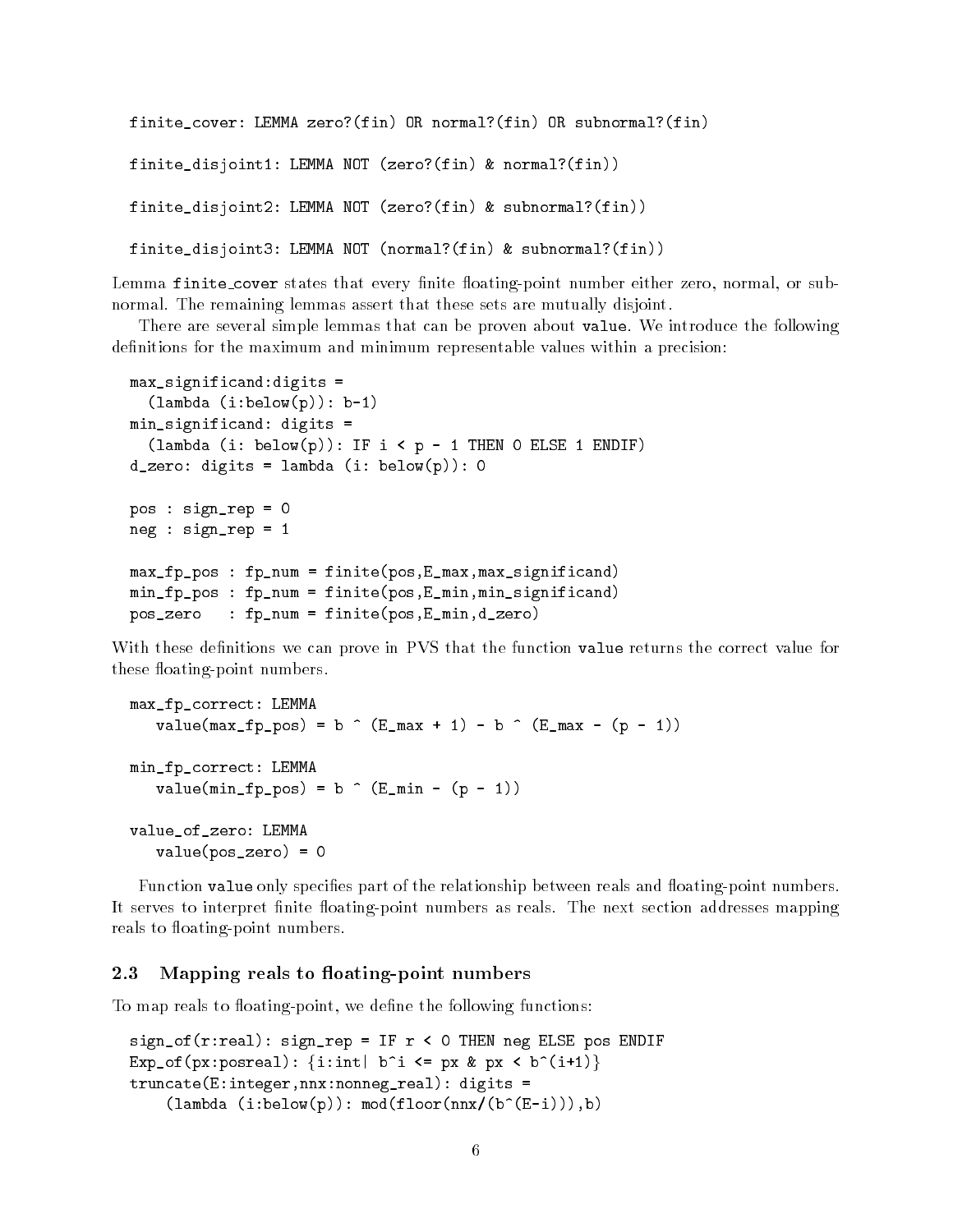Function sign of returns the algebraic sign of a real number, adopting the convention that the sign of 0 is positive. Function Exp\_of is completely defined using the dependent type and predicate subtype features of PVS. The range type of Exp of depends on its argument px, and is constrained to be an integer that satisfies the given predicate. PVS generates a type-correctness condition  $(TCC)$  for this definition.<sup>7</sup> The TCC is discharged by showing that for all positive reals  $\alpha$  there is an integer that satisfies the predicate. Function truncate uses the mod and floor functions to determine each digit in the signicand for a given exponent E. These three functions allow us to define the following conversion from real numbers to floating-point numbers:

```
real_to_fp(r): fp\_num =IF abs(r) >= b^(E_max+1) THEN
     infinite(sign_of(r))
  ELSIF abs(r) < b^E_min THEN
     finite(sign_of(r), E_{min}, truncate(E_{min}, abs(r)))
  ELSE
     finite(sign_of(r), Exp_of(abs(r)), truncate(Exp_of(abs(r)), abs(r)))
  ENDIF
```
Function real to fp converts an arbitrary real into a floating-point representation. If the real is outside the range of representable values, an appropriately signed infinity is returned. If the real is too small to be represented, it gets mapped to an appropriately signed zero. This definition provides an approximation of reals by rounding toward zero. However, the standard calls for four different rounding modes. The next section describes the various rounding mode and shows how this definition may be used in a general conversion from reals to floating-point.

# <sup>3</sup> Rounding

Floating-point numbers serve as a computable approximation of real numbers. The standard speci fies four means of approximating reals by floating-point numbers. The user has the ability to select the rounding mode from among these four. In Section 4, the standard states:

 $\ldots$  every operation specified in section 5 shall be performed as if it first produced an intermediate result correct to infinite precision and with unbounded range, and then that result rounded according to one of the modes in this section. [3, page 9]

The operations in section 5 referenced by this clause consist of the basic arithmetic operations: add, subtract, multiply, divide; remainder and square root; comparisons; conversions between precisions; and conversions to integers and integer valued floats. The discussion of rounding modes will be done in conjunction with the specification of the operations given in section 5 of the standard. The default mode is round to nearest. The standard states:

An implementation of this standard shall provide round to nearest as the default rounding mode. In this mode the representable value nearest to the infinitely precise result shall be delivered; if the two nearest representable values are equally near, the one with its least significant digit even shall be delivered.  $[3, Section 4.1, page 9]$ 

In addition, the standard continues:

 ${}^{7}$ A TCC is a proof obligation generated by PVS that is sufficient to show that a given term is well typed. PVS has an undecidable type system, so sometimes the user must provide a proof that a term is correctly typed.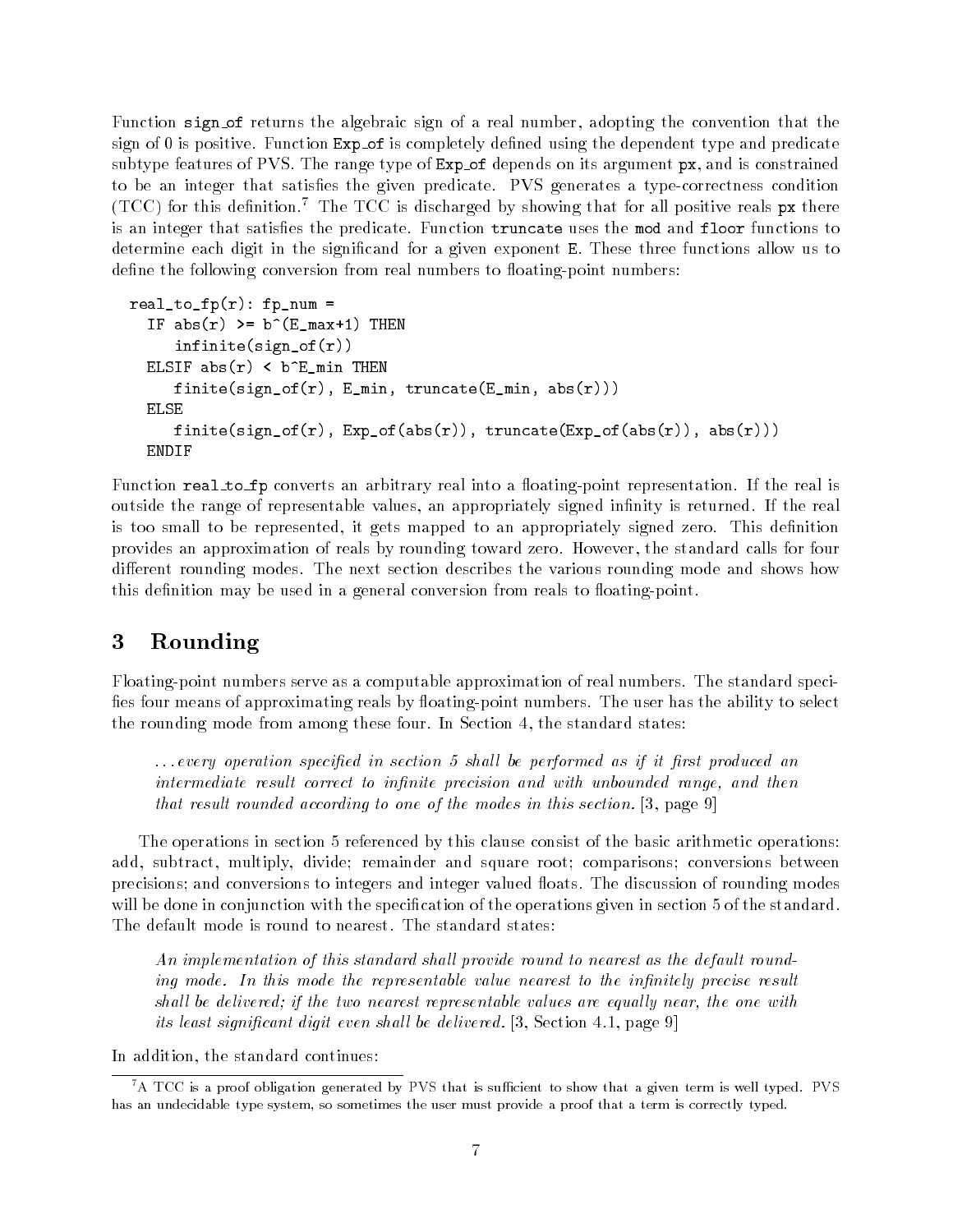An implementation of this standard shall also provide three user-selectable directed rounding modes: round towards  $+\infty$ , round towards  $-\infty$ , and round towards 0. [3, Section 4.2, page 9]

These rounding modes will first be defined for conversion of reals to integers.

### 3.1 Floating-point to integer

The simplest rounding operation to consider is converting a floating-point number to an integer (or to an integral valued floating-point number). From Section 2.1, we defined function value to map a floating-point number to a real. All that remains is to convert this real to an integer. Section 5.4 of the standard states:

Conversion to integer shall be effected by rounding as specified in Section 4. [3, page 10]

Section 5.5 adds:

It shall be possible to round a floating-point number to an integral valued floating-point number in the same precision. [3, page 10]

The four rounding modes are specified as an enumerated type in PVS, leading to the following definition of function round:

```
sgn(r:real): int = IF r >= 0 THEN 1 ELSE -1 ENDIF
```

```
round(r:real,mode:rounding_mode): integer =
  CASES mode of
    to_nearest: round_to_even(r),
    to\_zero: sgn(r) * floor(abs(r)),to_pos: ceiling(r),
    to_neg: floor(r)
  ENDCASES
```
This definition makes use of the floor, ceiling, and absolute value functions to define the directed roundings. Round to nearest requires an additional function definition.

```
round_to_even(r:real): integer =
  IF r - floor(r) < ceiling(r) - r THEN floor(r)
  ELSIF ceiling(r) - r < r - floor(r) THEN ceiling(r)
  ELSIF floor(r) = ceiling(r) THEN floor(r)
  ELSE 2 * floor(ceiling(r) / 2)
  ENDIF
```
Function round to even rounds an arbitrary real to the nearest integer. The typical cases are defined using the integer floor and ceiling functions. The difficult case is the fourth alternative where the fractional part of  $r$  is  $1/2$ . The expression

$$
2 \times \left\lfloor \frac{|r|}{2} \right\rfloor
$$

will round any real number  $r$  to the nearest even integer.

To demonstrate the correctness of these definitions, the following lemmas have been proven in PVS: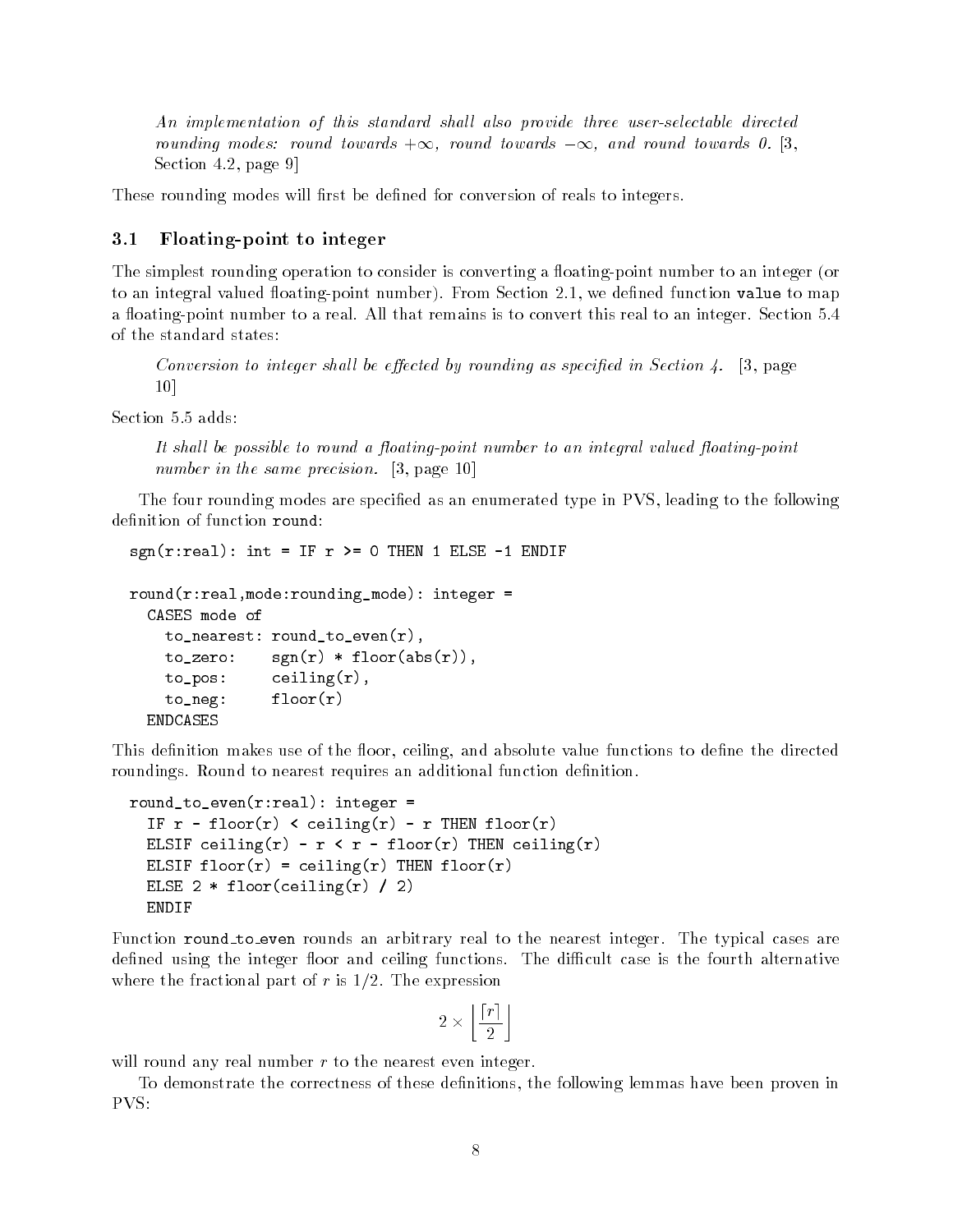```
round_to_even1: LEMMA
   abs(r - round_to_even(r)) <= 1 / 2
round_to_even2: LEMMA
   abs(r - round_to_even(r)) = 1 / 2=> integer_pred(round_to_even(r) / 2)
```

```
round1: LEMMA abs(r - round(r, mode)) < 1
```
Two of these lemmas illustrate the correctness of the definition of round\_to\_even. The first states that round to even(r) has an approximation error of at most  $1/2$ . The second states that when it is in error by exactly  $1/2$ , round to even returns an even integer. In addition, Lemma round1 illustrates the correctness of round. The approximation error is always less than 1.

We can use **round** to define a function mapping a finite floating-point to an integer (and to an integral valued floating-point number):

fp\_to\_int(fin,mode):integer = round(value(fin),mode) fp\_to\_int\_fp(fin,mode): fp\_num = real\_to\_fp(round(value(fin),mode))

Ideally, function fp to int fp should return an ob ject of type (finite?). However, since there are no constraints to ensure that  $E_{max} \geq p$ , it is not possible to prove the resulting TCC.<sup>8</sup>

#### 3.2 Rounding reals

The function round can be used in conjunction with real to fp to define a general rounding function in accordance with the standard. It is necessary to first scale a nonzero real so that its scaled value is between  $b^{p}$  - and  $b^{p}$ . Function **round** can be used to adjust the scaled value accordingly, and the result can be scaled back to its original magnitude. The resulting real will have at most  $p$  significant base-b digits, so real to fp can be used to map it into an appropriate floating-point representation. The standard describes a number of different possible return values if r is outside the range of **normal** floating-point numbers. It is not practical to introduce all the possible scenarios here. The exceptional cases will be presented in a later section of this paper.

```
scale(px):\{i:int|b^-(i+p-1)<=px \&px < b^-(i+p)\}=Exp_of(px)-(p-1)scale_correct: lemma b^(p-1)<=px/b^scale(px) & px/b^scale(px)< b^p
over_under?(r): bool = (r)=0 & (abs(r) > max_{pos} or abs(r) < b^E_{min})round_scaled(r:nzreal,mode:rounding_mode): real =
  b^{\hat{ }}(scale(abs(r)))*round( b^{\hat{ }}(-scale(abs(r)))*r,mode)
```

```
fp-round(r, mode): real =
```
If  $E_{max}$   $<$  0, then the maximum representable hoating-point number may round to 1. Function real\_to\_ip maps  $\,$ 1 to  $+\infty$  in this case. More generally, if  $E_{max} < p$ , a floating-point converted to an integer using the rounding modes may map back to  $\infty$ . From this observation, one may conclude that a reasonable instance of this standard should adhere to the suggested constraint on a balanced exponent range.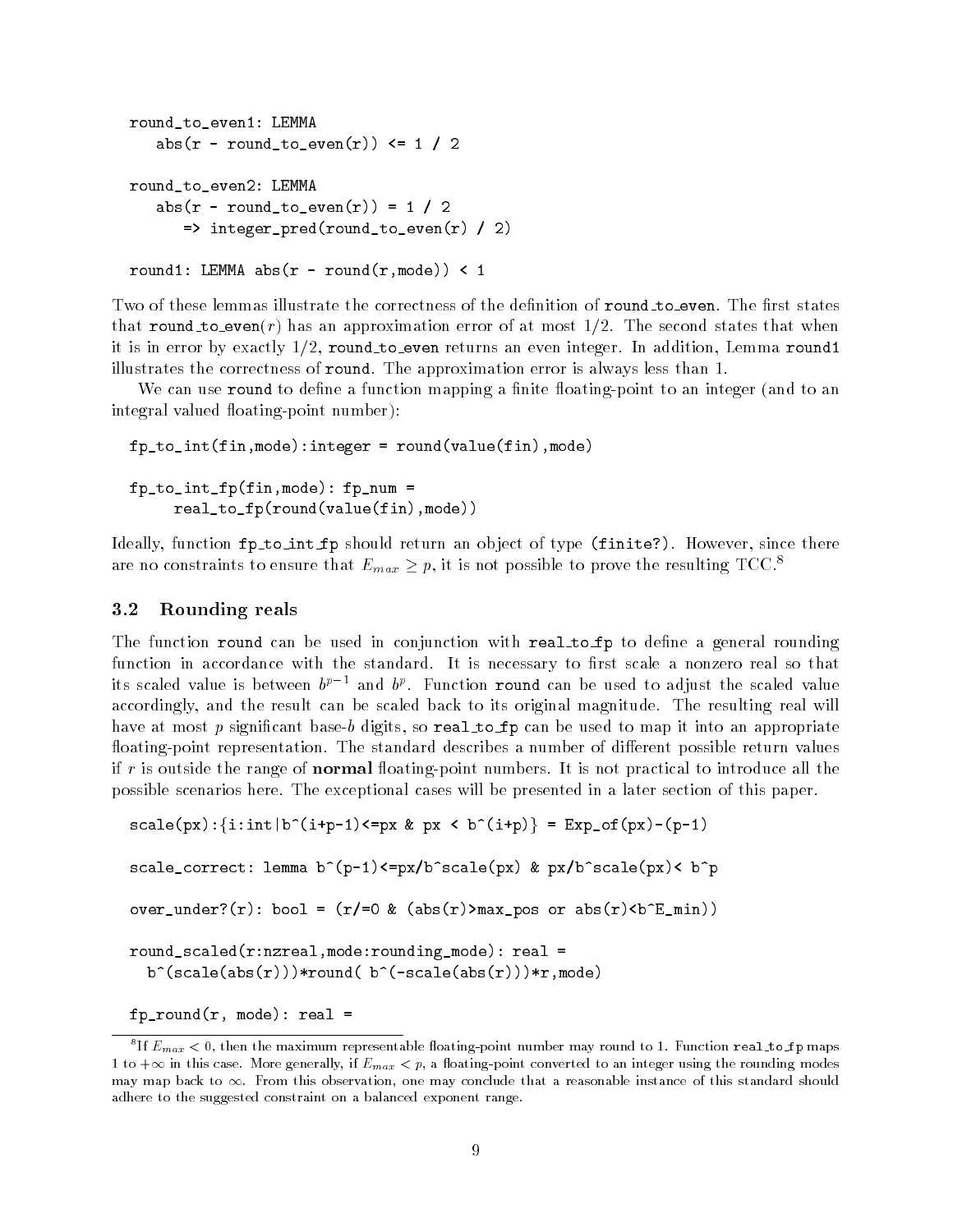```
IF r = 0 THEN 0ELSIF over_under?(r) then
  round_exceptions(r,mode)
ELSE round_scaled(r,mode)
ENDIF
```
Function scale has a type defined in the same manner as  $Exp_of$  (Section 2.3), however, it also has a body explicitly defining the function. Function fp\_round performs the necessary scaling to appropriately round an arbitrary real. The following lemmas show that these definitions have the desired properties:

```
round 0: LEMMA fp_round(0, \text{mode}) = 0round_error: LEMMA
      r /= 0 & NOT over_under?(r)
         \Rightarrow abs(r - fp_{\text{1}}round(r, mode))
               \left( b \hat{ } (Exp_of(abs(r)) - (p - 1))
round_near: LEMMA
      r /= 0 & NOT over_under? (r)\Rightarrow abs(r - fp_round(r, to_nearest))
               \leq b \cap (Exp_of(abs(r)) - (p - 1)) / 2round_pos: LEMMA
      NOT over_under?(r) => fp_round(r, to_pos) >= r
round_neg: LEMMA
       NOT over_under?(r) => fp_round(r, to_neg) \leq rround_zero: LEMMA
      NOT over_under?(r)
         \Rightarrow abs(fp_round(r, to_zero)) \leq abs(r)
```
Lemma round 0 shows that rounding 0 returns 0 regardless of the rounding mode. Lemma round error shows that the approximation error is less than one "least significant digit". Lemma round near states that the approximation error for mode to nearest is  $\leq$  one-half the least significant digit. Lemmas round pos, round neg, and round zero show that fp round rounds in the proper direction for these modes.

# <sup>4</sup> Operations

Section 5 of the standard states:

All conforming implementations of this standard shall provide operations to add, subtract, multiply, divide, extract the square root, find the remainder,  $\dots$ 

..., each of the operations shall be performed as if it first produced an intermediate result  $correct\ to\ infinite\ precision\ and\ with\ unbounded\ range,\ and\ then\ covered\ this\ intermediate$ result to fit in the destination's precision.  $[3, \text{ page } 10]$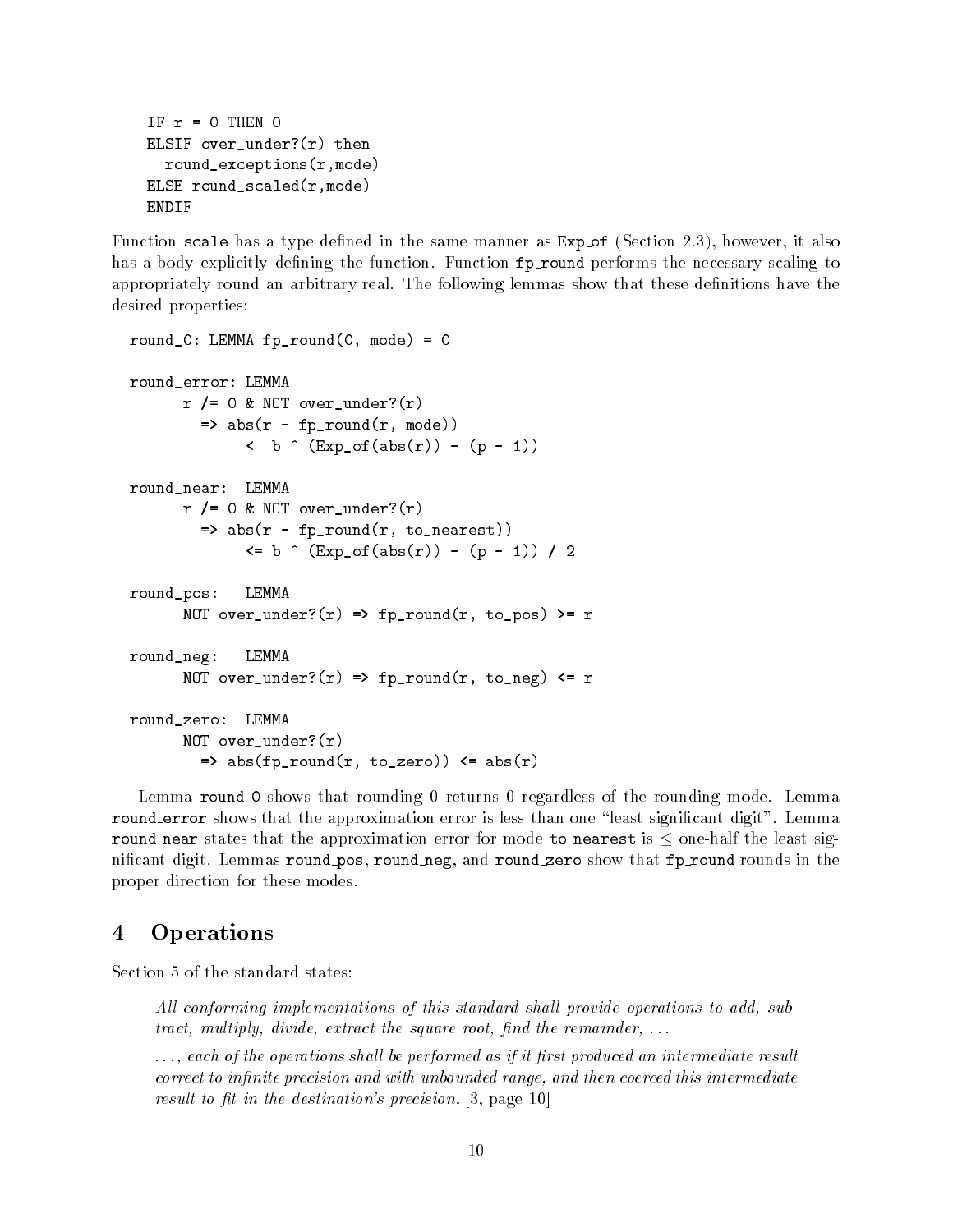Based on this description, the PVS description will define the operations using the corresponding real arithmetic functions.

#### Arithmetic definitions  $4.1$

The PVS definitions of the four basic arithmetic operations are similar. The enumerated type

fp\_ops : type = {add, sub, mult, div}

simplifies the definition of these functions. The basic definition for an arithmetic operation is illustrated by the following definition for  $fp\_add$ ; the definitions for  $fp\_sub$  and  $fp\_mult$  are nearly identical.

```
fp_add(fp1, fp2, mode): fp_num =
  IF finite?(fp1) & finite?(fp2) THEN fp_op(add, fp1, fp2, mode)
  ELSIF NaN?(fp1) OR NaN?(fp2) THEN fp_nan(add, fp1, fp2)
  ELSE fp_add_inf(fp1, fp2)
  ENDIF
```
The function definition invokes one of three functions depending on the arguments. If both arguments are finite, then this function invokes the corresponding real function applied to the values of the arguments. If one argument is a NaN, then the rules for operations on NaNs are invoked. When one of the arguments is infinite, the result required by the standard is returned. Each of these cases will be described in more detail in the following sections.

The definition of division is a little more complicated, in that division by zero requires special treatment:

```
fp_div(fp1, fp2, mode): fp_num =
    IF finite?(fp1) & finite?(fp2)
         THEN IF zero?(fp2)
             THEN IF zero?(fp1)
                 THEN invalid \gamma<sup>2</sup> and \gamma<sup>2</sup> and \gamma<sup>2</sup> and \gamma<sup>2</sup> and \gamma<sup>2</sup> and \gamma<sup>2</sup> and \gamma<sup>2</sup> and \gamma<sup>2</sup> and \gamma<sup>2</sup> and \gamma<sup>2</sup> and \gamma<sup>2</sup> and \gamma<sup>2</sup> and \gamma<sup>2</sup> and \gamma<sup>2</sup> and \gamma<sup>2</sup> and \gamma<sup>2</sup> and \gamma<sup>2</sup> and \gamma<sup></sup>
             ELSE infinite(mult_sign(fp1, fp2)) %raise divide_by_zero
             ENDIF
        ELSE fp_op(div, fp1, fp2, mode)
        ENDIF
    ELSIF NaN?(fp1) OR NaN?(fp2) THEN fp_nan(div, fp1, fp2)
    ELSE fp_div_inf(fp1, fp2)
```
If the second argument is zero and the first is not, then the function returns an appropriately signed infinity (and will later be modified to raise the divide by zero exception). If both operands are zero, the invalid exception is raised (here denoted by an arbitrary NaN named invalid). Otherwise, division reduces to the same basic format as the other operators.

### 4.1.1 Arithmetic with finite operands

When both operands are finite, the formal specification of floating-point arithmetic consists of converting the finite floating-point numbers to real numbers, performing the appropriate arithmetic function, and then converting the resulting real number back to floating-point format. The following PVS text accomplishes this: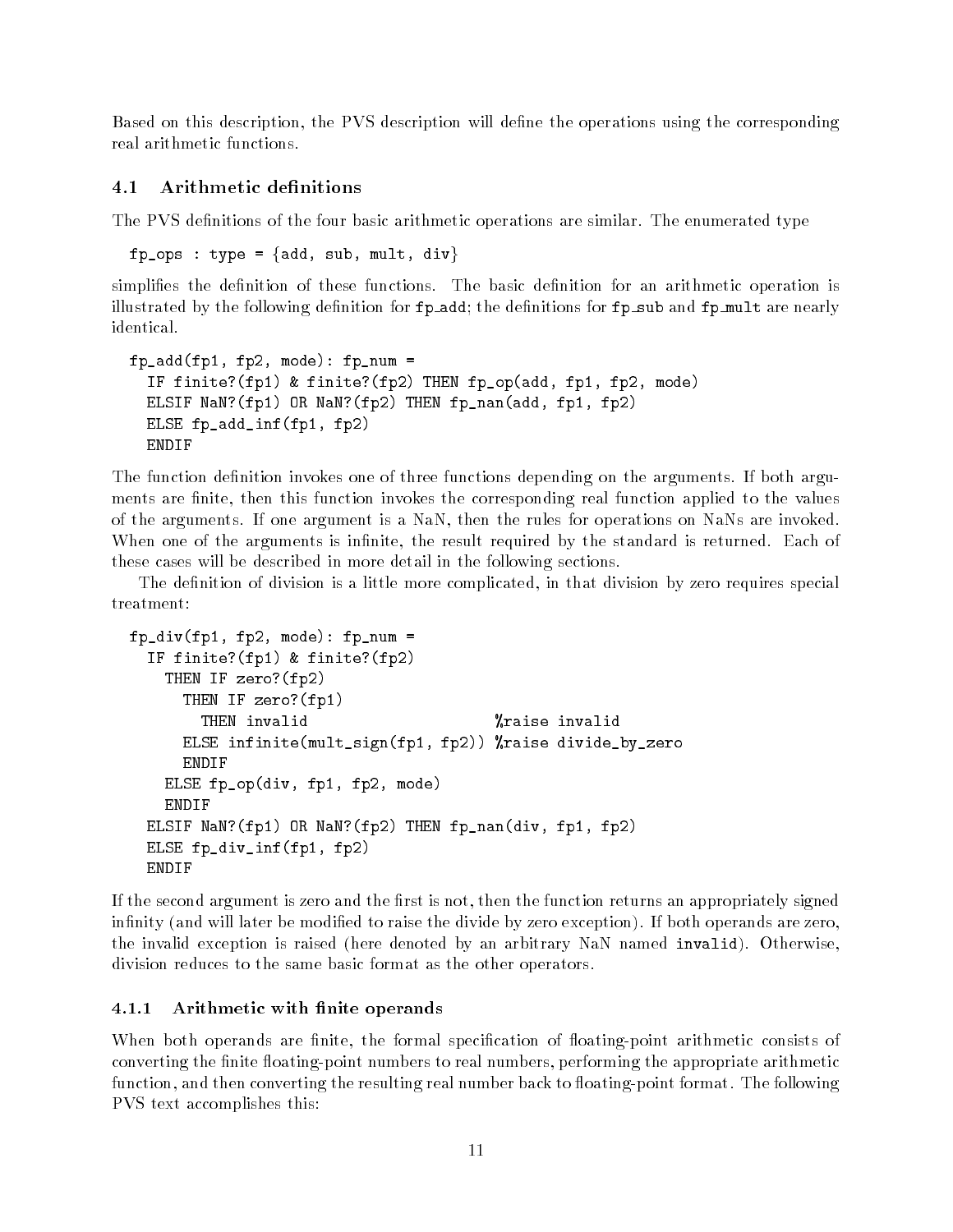```
apply(op, fin1, (fin2:fin| div? (op) => not zero? (fin)): real =
  cases op of
    add: value(fin1) + value(fin2),
    sub: value(fin1) - value(fin2),
    mult: value(fin1) * value(fin2),
    div: value(fin1) / value(fin2)
  endcases
fp\_op(op, fin1, (fin2: fin | div?(op) => NOT zero?(fin)), mode): fp_numberLET r = fp_{\text{round}(\text{apply}(\text{op}, \text{fin1}, \text{fin2}), \text{mode})IN IF r = 0 THEN signed_zero(op, fin1, fin2, mode)
      ELSE real_to_fp(r)ENDIF
```
Function  $fp$  op does the appropriate conversions and calls function apply to perform the appropriate arithmetic operation. If the rounded result is zero, function signed zero (Section 4.1.4) is invoked to return a correctly signed zero. Otherwise, real to fp converts the result to a floatingpoint number. Function apply uses the dependent type and predicate subtype mechanisms of PVS to restrict the domain of its third argument to nonzero numbers when the operation is div. Without this type restriction, it would not be possible to justify the use of  $\prime$  in the definition of apply.

#### 4.1.2 Arithmetic on Infinities

The standard defines well behaved operations involving infinite arguments. It states:

Infinity arithmetic shall be construed as the limiting case of real arithmetic with operands of arbitrarily large magnitude, when such a limit exists. Infinities shall be interpreted in the affine sense, that is,  $-\infty <$  (every finite number)  $\lt +\infty$ . [3, Section 6.1]

This requires special treatment for each arithmetic operator, the example given here is for floatingpoint addition.

```
fp_add_inf(num1, (num2: num | infinite?(num1) OR infinite?(num))): fp_num
  IF infinite?(num1) & infinite?(num2) THEN
    IF (i_sign(num1) = i_sign(num2)) THEN num1
    ELSE invalid
    ENDIF
  ELSIF infinite?(num1) THEN num1
  ELSE num2
  ENDIF
```
Function fp\_add\_inf takes two numeric arguments (i.e. either finite or infinite, but not NaN), one of which must be an infinity. If only one argument is an infinity, that argument is the return value. If both are infinite and have the same sign, then either argument is the correct return value. However, if the two infinite arguments have different signs, the invalid exception must be signaled. In the definition here, fp add inf returns a NaN value invalid. This will serve as a placeholder until the PVS specification is revised to properly deal with exceptions. Infinity arithmetic for the other operators is defined similarly.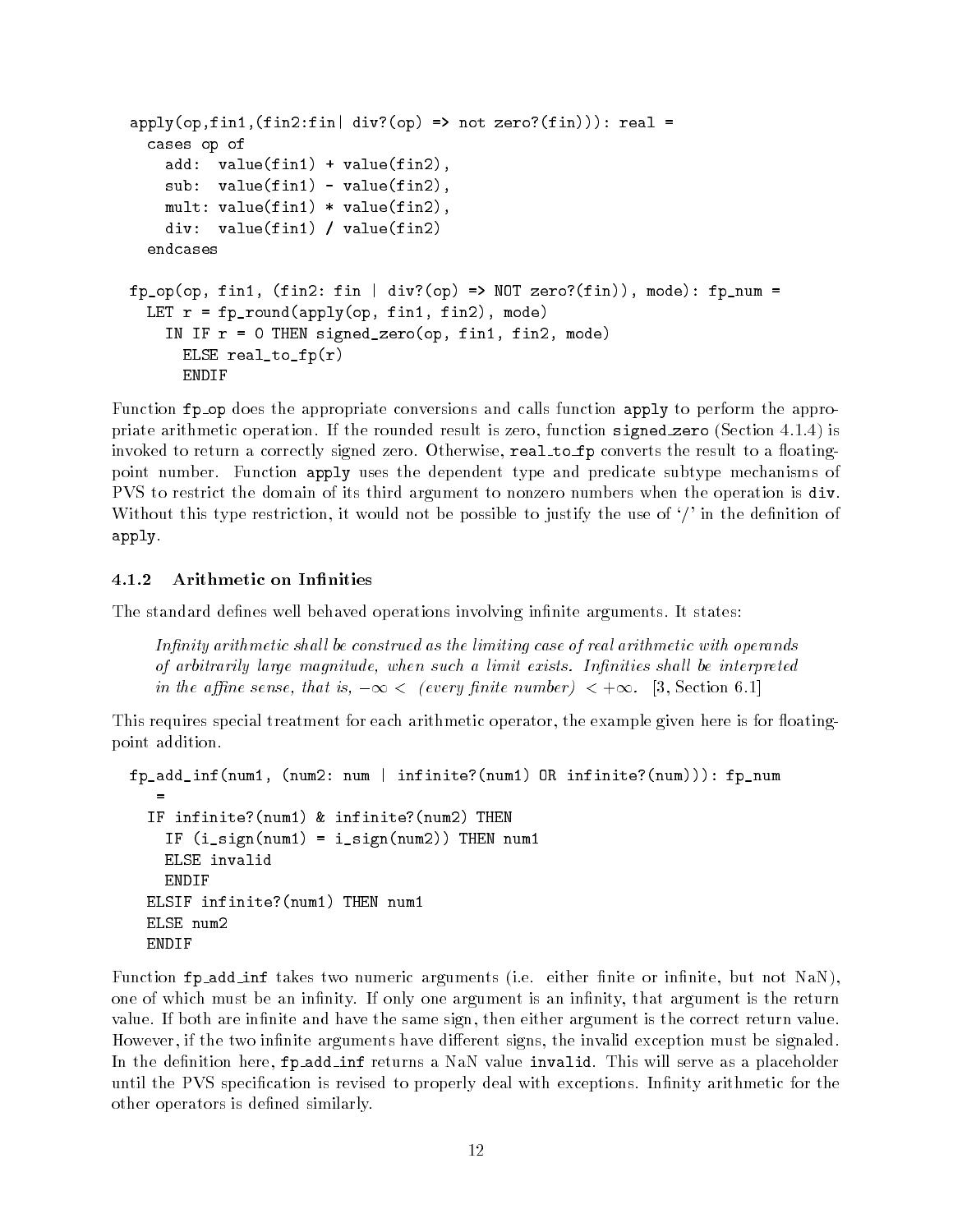#### 4.1.3 Arithmetic on NaNs

The standard does not specify interpretation of NaNs, however, it does constrain the behavior of operations given NaN arguments. The main motivation for these constraints is to enable use of NaNs either for diagnostic information, or for implementation dependent enhancements to the operations.

Section 6.2 of the standard states:

Every operation involving a signaling NaN or invalid operation  $(7.1)$  shall, if no trap occurs and if a floating-point result is to be delivered, deliver a quiet NaN as its result.

Every operation involving one or two input NaNs, none of them signaling, shall signal no exception, but, if a floating-point result is to be delivered, shall deliver as its result a quiet NaN, which should be one of the input NaNs. [3]

The following PVS specication captures the various cases for dealing with NaN arguments. Function fp quiet is constrained via the PVS dependent type mechanism to return one of its arguments. Function fp\_signal tests to see if the invalid trap is enabled; if not, a quiet NaN is returned.

```
fp_quiet(op,fp1,(fp2| NaN?(fp1) OR NaN?(fp2))): {nan| nan=fp1 or nan=fp2}
fp\_signal(op, fp1, (fp2| <i>NaN</i>?(fp1) <i>OR NaN</i>?(fp2))) : fp\_num =IF trap_enabled?(invalid_operation) THEN invalid
  ELSE fp_quiet(op, mk_quiet(fp1), mk_quiet(fp2))
  ENDIF
fp\_nan(op, fp1, (fp2| NaN?(fp1) OR NaN?(fp2))): fp\_num =IF signal?(fp1) OR signal?(fp2) THEN fp_signal(op, fp1, fp2)
  ELSE fp_quiet(op, fp1, fp2)
  ENDIF
```
#### 4.1.4 The Algebraic Sign

The standard specifies a set of rules for the algebraic sign of an arithmetic result. There are two scenarios where special care is required to get the algebraic sign correct: arithmetic involving infinities (including division by zero), and arithmetic operations that deliver a result of zero. The cases involving infinities have been addressed above. When an arithmetic function evaluates to zero, we need to determine whether to return  $+0$  or  $-0$ . For multiplication and division, the sign is "+" if and only if both arguments have the same sign. For addition and subtraction, the standard states:

When the sum of two operands with opposite signs (or the difference of two operands with like signs) is exactly zero, the sign of that sum (or difference) shall be "+" in all rounding modes except round toward  $-\infty$ , in which mode that sign shall be "-." However,  $x + x = x - (-x)$  retains the same sign as x even when x is zero. [3, page 13]

The above definition of  $fp$  op invokes signed zero for all zero results. This function does the case analysis required to return a correctly signed floating-point zero.

```
signed_zero(op, fin1, fin2, mode): \{fin | zero?(fin)\} =CASES op OF
```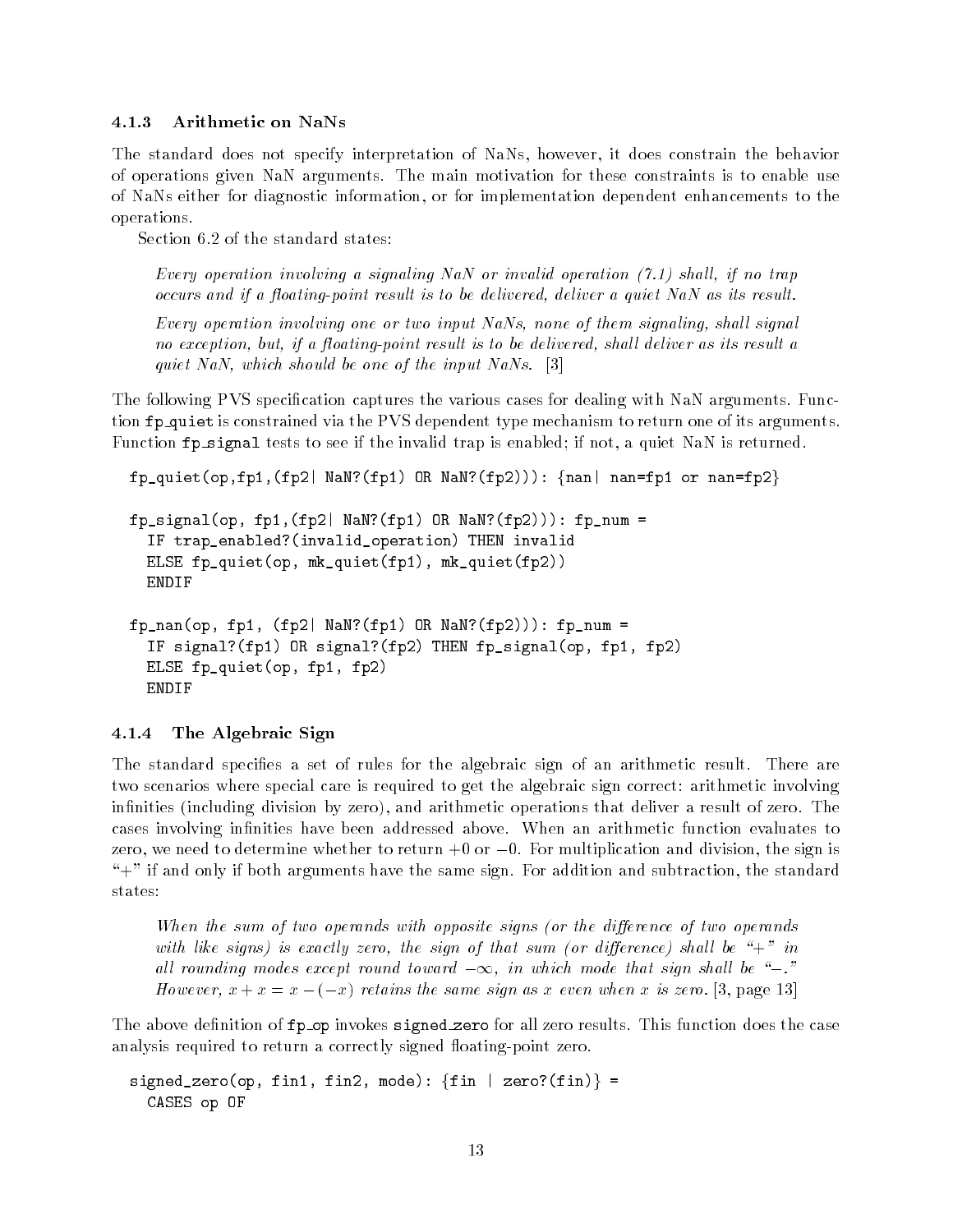```
IF zero?(fin1)
           & zero?(fin2) & sign(fin1) = sign(fin2) THEN fin1
    ELSIF to_neg?(mode) THEN neg_zero
    ELSE pos_zero
    ENDIF,
sub:
    IF zero?(fin1)
    If \mathcal{I} is a set of \mathcal{I} is a set of \mathcal{I}& zero?(fin2) & sign(fin1) /= sign(fin2) THEN fin1
    ELSIF to_neg?(mode) THEN neg_zero
    ELSE pos_zero
    ENDIF.
    ENDIF,
mult:
    IF sign(fin1) = sign(fin2) THEN pos\_zeroELSE neg_zero
    ENDIF,
div:
    IF sign(fin1) = sign(fin2) THEN pos_zero
    ELSE neg_zero
    ENDIF
ENDCASES
```
### 4.2 Remainder

Section 5.1 of the standard defines the remainder function as follows:

When  $y \neq 0$ , the remainder  $r = x$  REM y is defined regardless of the rounding mode by the mathematical relation  $r = x - y \cdot n$ , where n is the integer nearest the exact value of  $x/y$ ; whenever  $|n - x/y| = 1/2$ , then n is even. ... If  $r = 0$ , its sign shall be that of  $x$ . [3]

The function round to even, defined in section 3.1, gives us the necessary means to compute  $n$ from the above description. The definition of the floating-point remainder function,  $fp$  rem, is straightforward in PVS.

```
REM(fin1, (fin2:fin|not zero?(fin))): fp_num =
   let x = value(fin1),
       y = value(fin2) in
   if (x - y * round_to_even(x/y)) = 0then finite(sign(fin1),E_min,d_zero)
      else real_to_fp(x - y * round_to_even(x/y))
   endif
fp<sub>r</sub>em(fp1, fp2): fp_num =
  IF finite?(fp1) & finite?(fp2)
    THEN IF zero?(fp2)
      THEN invalid
    ELSIF zero?(REM(fp1, fp2)) THEN finite(sign(fp1),E_min,d_zero)
    ELSE REM(fp1, fp2)
```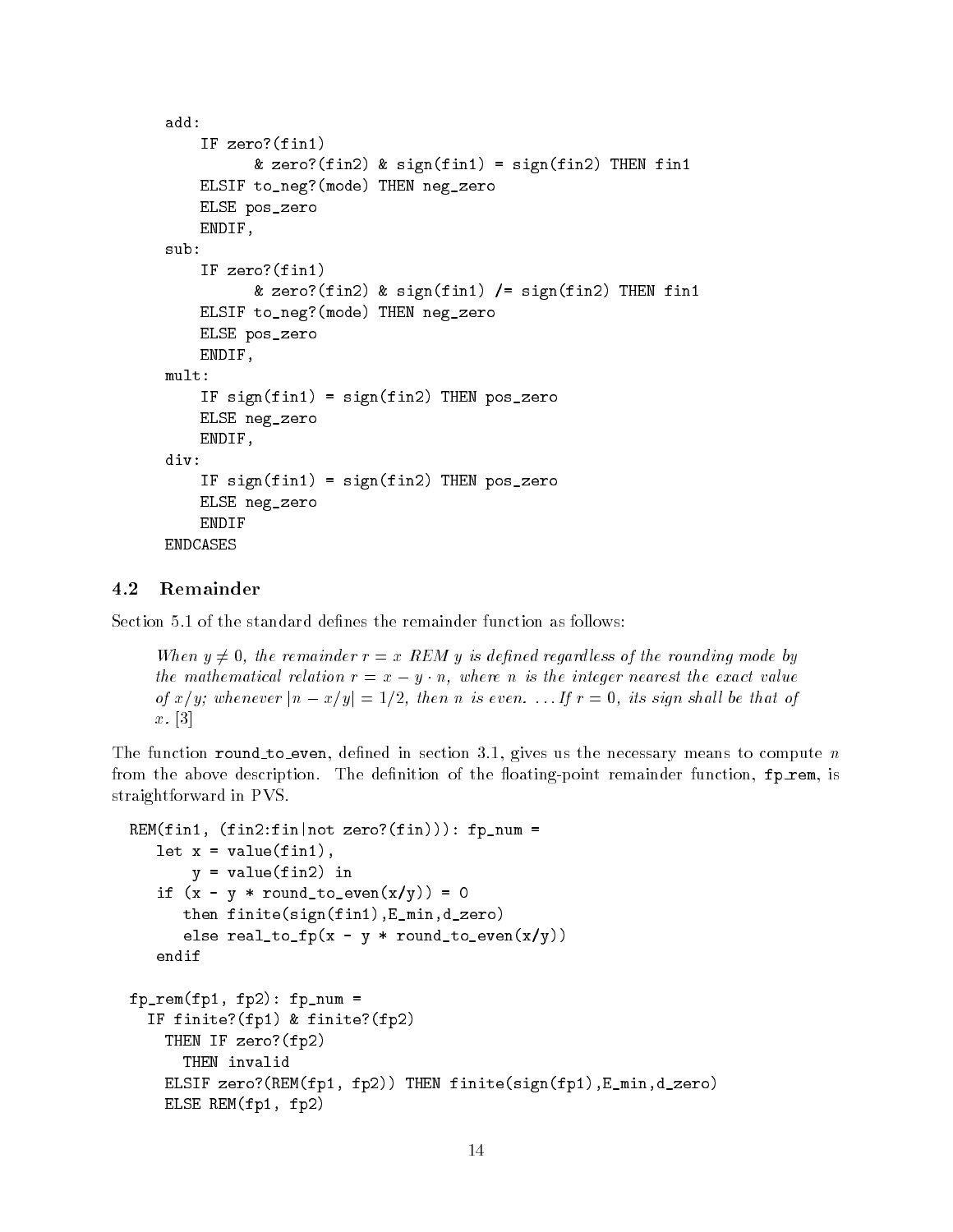```
ENDIF
ELSIF NaN?(fp1) OR NaN?(fp2) THEN fp_nan_rem( fp1, fp2)
ELSIF infinite?(fp1) THEN invalid
ELSE fp1
ENDIF
```
According to the standard, the remainder function is always exact (i.e. no rounding error). This fact has not yet been proven in PVS.

### 4.3 Square Root

PVS does not have a built-in definition for the square root function. It can be defined by the expression:

 $sqrt(px):$  {py | py \* py = px}

This definition generates a TCC to prove that the range is nonempty for all positive reals px. It carries in its type signature the relevant information about the square root function.

The specification of the floating-point square root operation is:

```
fp_sqrt(fp, mode): fp_num =
  IF NaN?(fp) THEN NaN_sqrt(fp)
  ELSIF zero?(fp) THEN fp
  ELSIF finite?(fp)
    THEN IF sign(fp) = posTHEN real_to_fp(fp_round(sqrt(value(fp)), mode))
    ELSE invalid
    ENDIF
  ELSIF i<sub>sign</sub>(fp) = pos THEN fp
  ELSE invalid
  ENDIF
```
#### $4.4$ Conversion between precisions

The standard does not require any combination of precisions. However, if more than one precision is supported, the standard requires conversions between all supported precisions. A specication involving multiple precisions can easily be dened by importing multiple instances of theory IEEE 854. The basic operations for defining conversions between precisions are included in the PVS specification.

#### Floating-point  $\leftrightarrow$  decimal string  $4.5$

The PVS specification does not yet define conversions between floating-point numbers and decimal strings. The standard places no restrictions on the decimal string format, so this cannot be addressed fully until an implementation is defined.

#### 4.6 Comparisons

The standard defines the comparison operations as follows: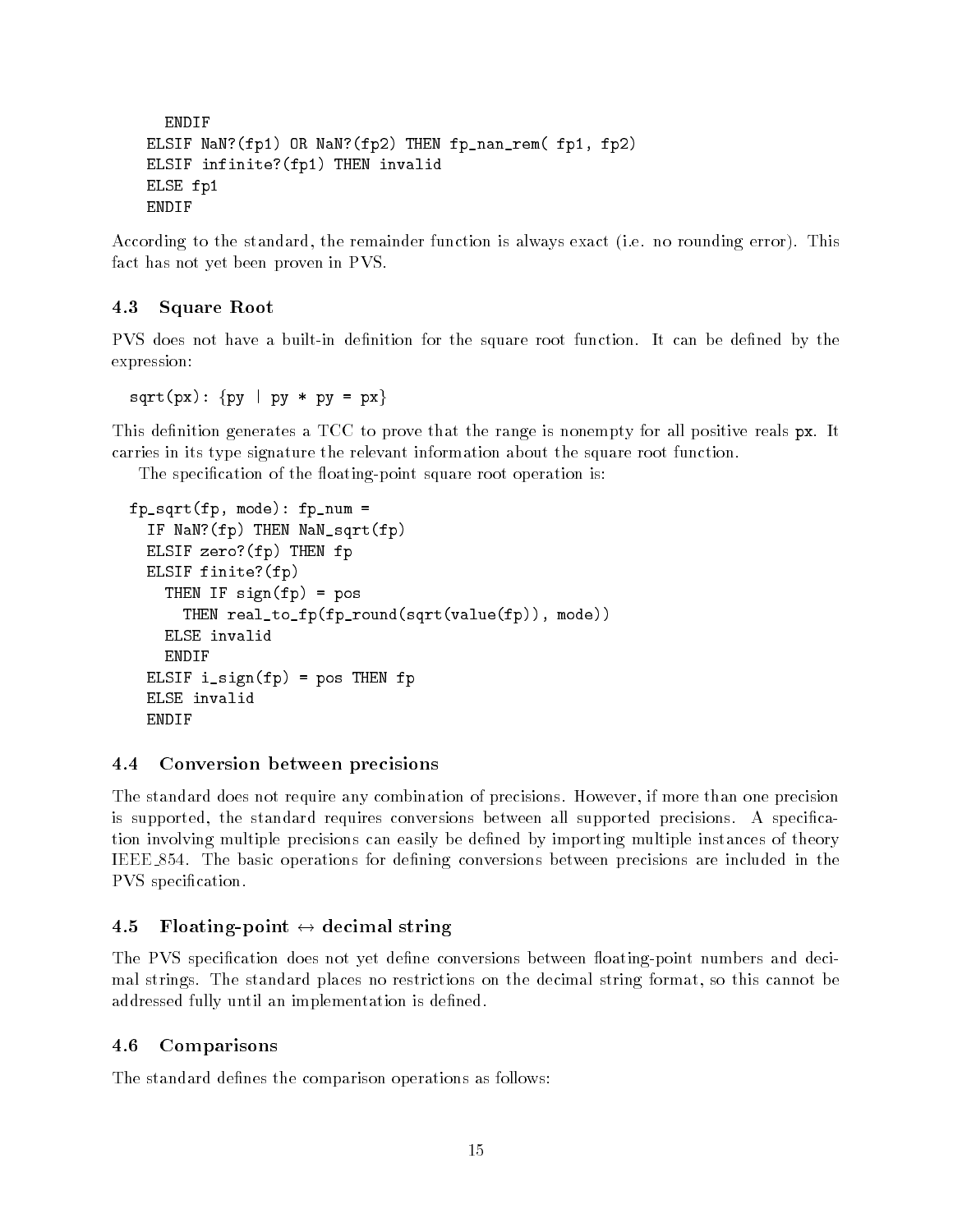Four mutually exclusive relations are possible: "less than," "equal," "greater than," and "unordered." The last case arises only when at least one operand is a NaN.  $\dots$ 

The result of a comparison shall be delivered in one of two ways at the implementor's option: either as a condition code identifying one of the four relations listed above, or as a true/false response to a predicate that names the specific predicate desired. [3, Section 5.7, page 12]

The first option is simple to define in PVS. We simply extend the valuation function to provide a value for the infinities, and then define the comparison function using the corresponding real relations.

```
comparison_code: type = \{gt, \text{lt}, \text{eq}, \text{un}\}fp_compare((fp1, fp2: fp_num)): comparison_code =
  IF NaN?(fp1) OR NaN?(fp2) THEN un
  ELSIF n_value(fp1) > n_value(fp2) THEN gt
  ELSIF n_value(fp1) < n_value(fp2) THEN lt
  ELSE eq
  ENDIF
```
For each element of an enumerated type, PVS automatically generates a predicate recognizer. Thus, we can also use the above definition to support our formal specification of the second alternative for realizing floating-point comparisons. The following are the predicate forms that the standard requires.

```
% shall include
```

```
eq?(fp1,fp2) :bool = eq?(fpjcompare(fp1,fp2))ne?(fp1,fp2) :bool = not eq?(fp_compare(fp1,fp2))
gt?(fp1,fp2) :bool = gt?(fp_compare(fp1,fp2))
ge?(fp1,fp2) :bool = gt?(fp_compare(fp1,fp2)) or eq?(fp_compare(fp1,fp2))
lt?(fp1,fp2) :bool = lt?(fp_compare(fp1,fp2))
le?(fp1,fp2) :bool = lt?(fp_compare(fp1,fp2)) or eq?(fp_compare(fp1,fp2))
```

```
% should include
  un?(fp1,fp2) :bool = un?(fp_compare(fp1,fp2))
```
All that remains is to correctly merge exception handling with the above definitions.

# <sup>5</sup> Exceptions

Section 7 of the standard states:

There are five types of exceptions that shall be signalled when detected. The signal entails setting a status flag, taking a trap, or possibly doing both. With each exception should be associated a trap under user control, as specified in Section 8. . . . In some cases the result is different if a trap is enabled.

For each type of exception, the implementation shall provide a status flag that shall be set on any occurrance of the corresponding exception when no corresponding trap occurs. . . .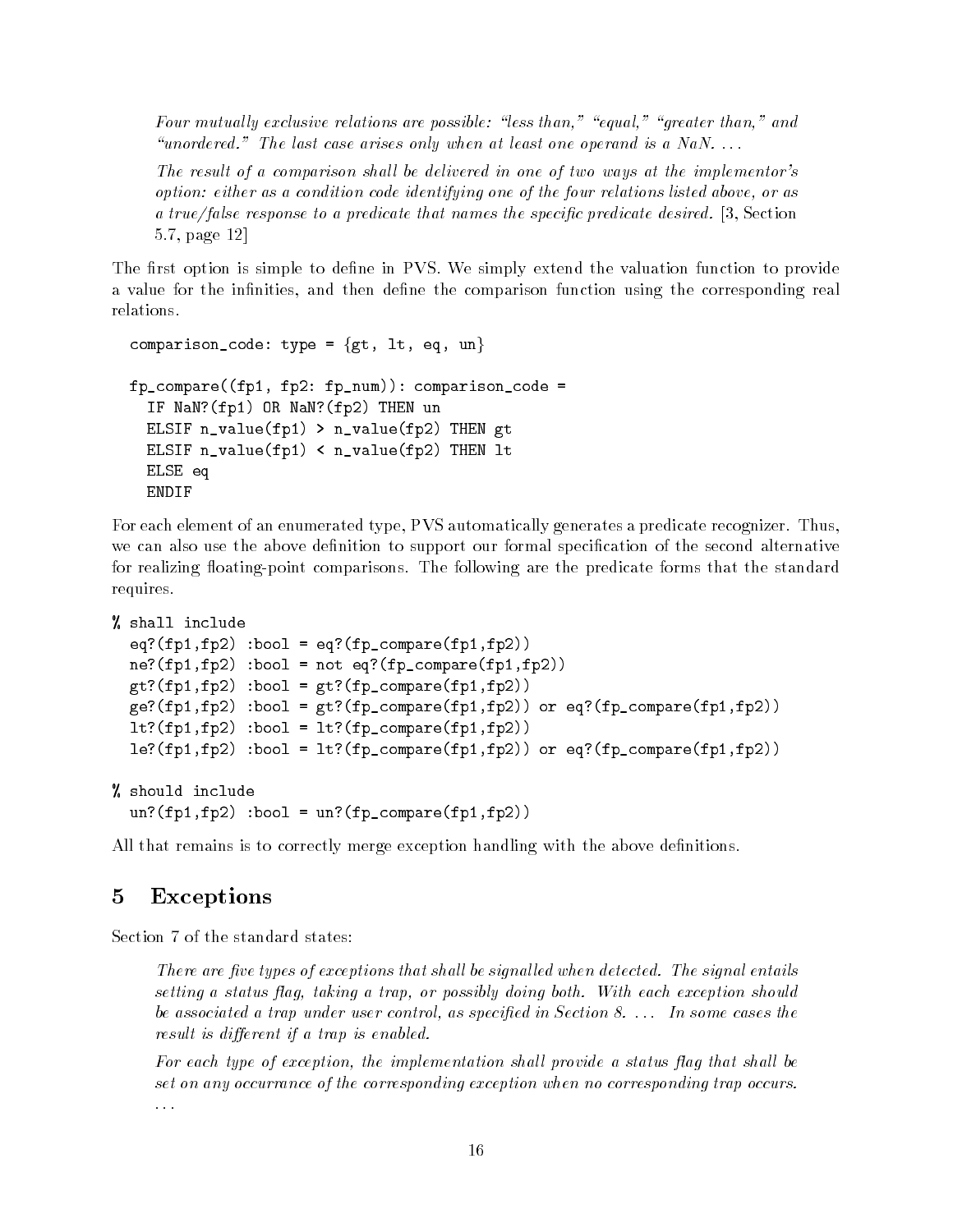The only exceptions that can coincide are inexact with overflow and inexact with un $derflow.$  [3, page 13]

The combination of exceptions and traps suggests that we need to modify the style of the PVS specification from a purely functional specification to a process based specification. The standard requires that we signal exceptions only if the trap for that exception is taken. However, in the current functional style we cannot model transfer of control to a trap handler.

This can be overcome by having each of the previously defined functions return a pair of values, the second element of the pair is either an indication of the exception to be signaled, or an identifier to determine which trap handler to invoke.

The potential values for this identifier are determined by the following datatype declaration:

```
exception: DATATYPE
 BEGIN
   invalid_operation : invalid?
   division_by_zero : div_by_zero?
   overflow : overflow?
   underflow(exact: bool) : underflow?
   inexact : inexact?
   no_exceptions : no_exceptions?
 END exception
```

```
trap_enabled?(e:exception):bool % = ?
```
To incorporate this strategy, the types of the previously defined functions need to be modified slightly. We will illustrate the changes by working through a single example,  $fp$ -add. Each operation shall now return a pair. The first element will be an fp\_num and the second will be the exception status.

```
fp\_add_x(fp1, fp2, mode): [fp\_num, exception] =IF finite?(fp1) & finite?(fp2) THEN fp_op_x(add, fp1, fp2, mode)
  ELSIF NaN?(fp1) OR NaN?(fp2) THEN fp_nan_x(add, fp1, fp2)
  ELSE fp_add_inf_x(fp1, fp2)
  ENDIF
```
The modifications required for infinity arithmetic are trivial. Section 6.1 of the standard states:

Arithmetic on  $\infty$  is always exact and therefore shall signal no exceptions, except for the invalid operations specified for  $\infty$  in Section 7.1. [3, page 13]

The definition for fp\_add\_inf\_x is:

```
fp_add_inf_x(num1,
           (num2: num | infinite?(num1)
                          OR infinite?(num)))
 : [fp_num, exception]
  IF infinite?(num1) & infinite?(num2) THEN
    IF (i_sign(num1) = i_sign(num2)) THEN
         (num1, no_exceptions)
```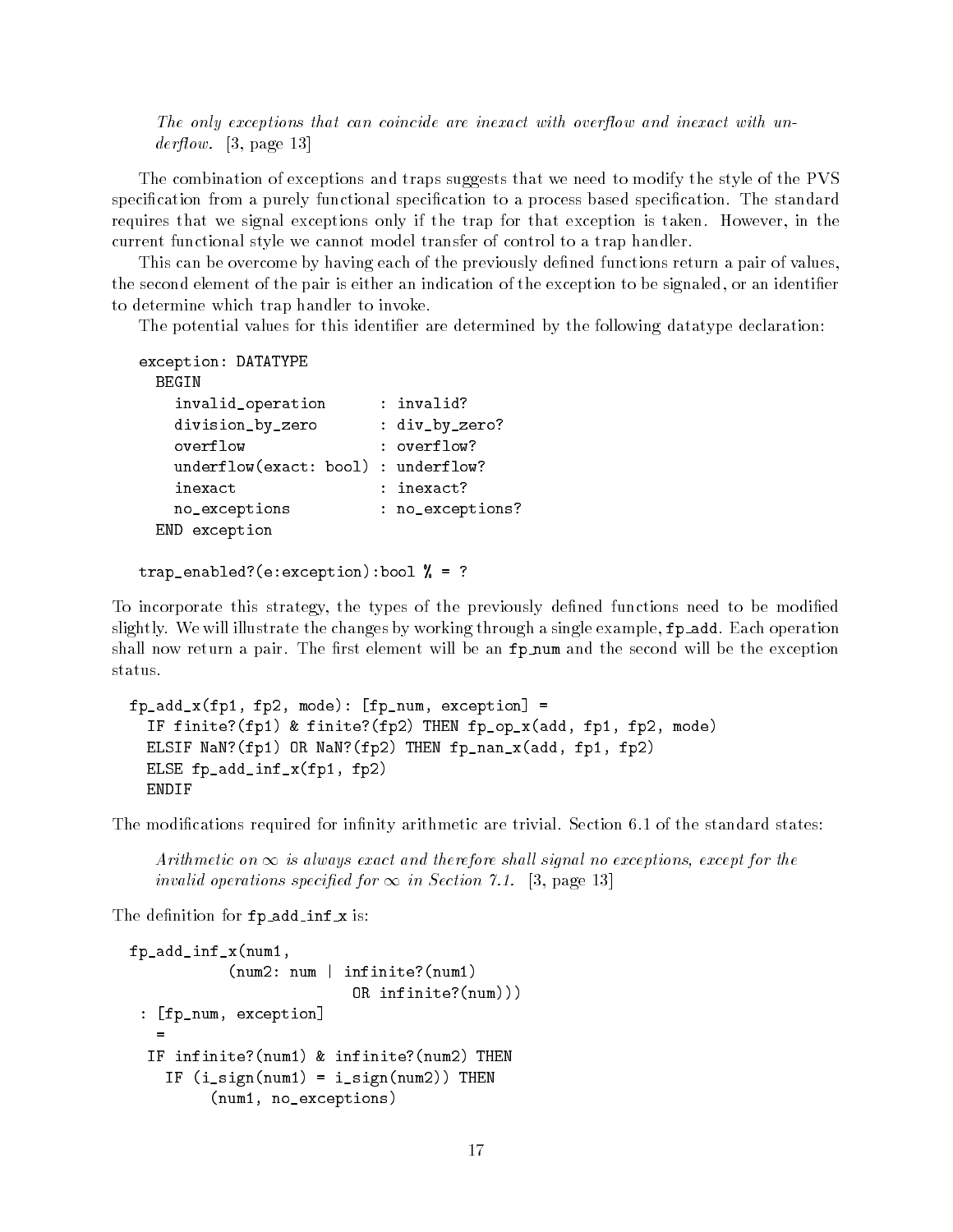```
ELSE (invalid, invalid_operation)
  ENDIF
ELSIF infinite?(num1) THEN
       (num1, no_exceptions)
ELSE (num2, no_exceptions)
ENDIF
```
The operations on NaNs require similar modifications. The difficult cases in handling exceptions occur with the rounding operations involved in fp op x.

```
fp\_op_x(op,fin1,(fin2:fin|div?(op) \Rightarrow not zero?(fin)),mode):
    [fp_num, exception]
    LET rp = fp\_round_x(apply(op, fin1, fin2), mode)IN IF proj_1(rp) = 0 THEN (signed_zero(op, fin1, fin2, mode),proj_2(rp))
        ELSE real_to_fp_x(rp)
        ENDIF
 real_to_fp_x(r,e) : [fp\_num, exception] = (real_to_fp(r),e)Function fp_round_x is defined by:
 fp_{\text{round_x}(r, mode)}: [real, exception] =
    IF r = 0 THEN (0, no\_exceptions)ELSIF over_under?(r) then
      round_exceptions_x(r,mode)
    ELSE (round_scaled(r,mode),is_exact?(r,mode))
    ENDIF
 is_exact?(r:nzreal,mode):exception =
    IF round_scaled(r,mode) = r then no_exceptions ELSE inexact ENDIF
```
All that remains is to define round exceptions x. This is a rather complicated definition that breaks down into two cases. The first case is a potential overflow; the second is a potential underflow.

```
x: var (over_under?)
round_exceptions_x(x, \text{mode}): [fp_num, exception] =
  IF abs(r)>max_pos THEN
           overflow(x,mode)
     ELSE underflow(x,mode)
     ENDIF
```
Full descriptions of functions overflow and underflow will appear in the corresponding section below.

#### 5.1 Invalid Operation  $5.1$

The invalid operation exception does not require that a special value be delivered to a trap handler. The cases where the invalid operation exception is raised for arithmetic operations have been handled above.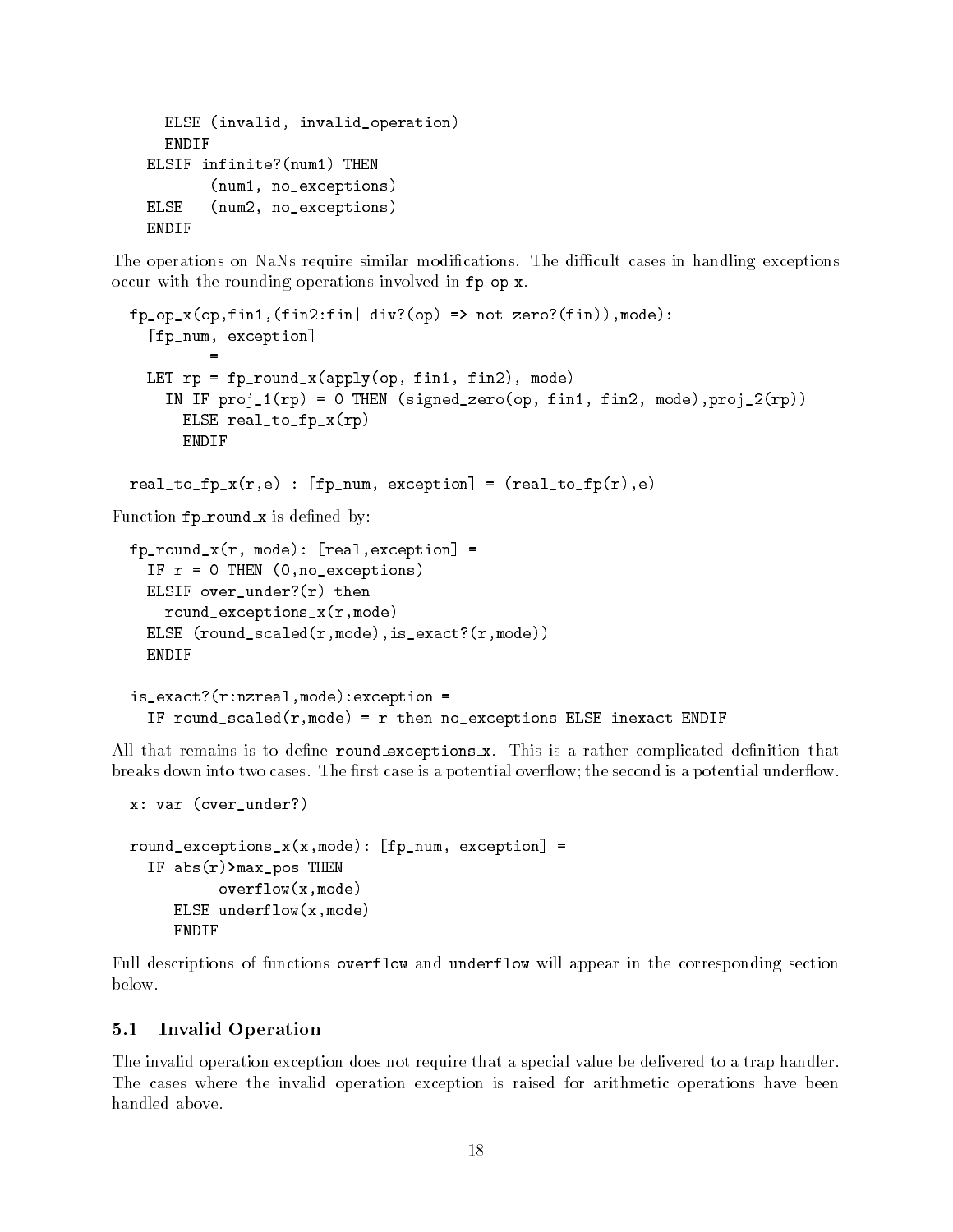#### 5.2 Division by Zero

The standard does not require any special treatment when the trap is enabled, but it requires that an appropriately signed infinity be delivered when the exception is raised. The modified fp\_div is:

```
fp_div_x(fp1, fp2, mode): [fp_num,exception] =
  IF finite?(fp1) & finite?(fp2)
    THEN IF zero?(fp2)
      THEN IF zero?(fp1)
        THEN (invalid, invalid_operation)
      ELSE (infinite(mult_sign(fp1, fp2)), division_by_zero)
      ENDIF
    ELSE fp_op_x(div, fp1, fp2, mode)
    ENDIF
  ELSIF NaN?(fp1) OR NaN?(fp2) THEN fp_nan_x(div, fp1, fp2)
  ELSE fp_div_inf_x(fp1, fp2)
  ENDIF
```
The result of an overflow is determined by both the rounding mode and overflow trap status.

The overflow exception shall be signaled whenever the destination precision's largest finite number is exceeded in magnitude by what would have been the rounded floatingpoint result were the exponent range unbounded.

. . .

Trapped overflows on all operations except conversions shall deliver to the trap handler the result obtained by arviaing the infinitely precise result by but and then rounding.  $\ket{3}$ , page 14, section 7.3]

The standard continues by relating the possible values of  $\alpha$  to the exponent range. The given relation relies on the assumption that the exponent range is balanced around zero.

The overflow threshold is different for each of the rounding modes. The rounding mode also determines the result when an overflow occurs. The PVS definition is

```
trap_over((r1:nzreal), (r2: real), (mode: rounding_mode)): real =
  IF trap_enabled?(overflow) THEN round_scaled(r1 * b \hat{ } (-alpha), mode)
  ELSE r2
  ENDIF
overflow((r: nzreal | abs(r) > max_pos), (mode: rounding_model)):
    [real, exception] =
  CASES mode OF
    to_nearest:
        IF abs(r)>= b ( E_{max} + 1)- (1 / 2) * b \hat{C} (E_max + 1 - p)
          THEN (trap_over(r, (sgn(r) * infinity), mode),overflow)
        ELSE (sgn(r) * max_pos, inexact)
```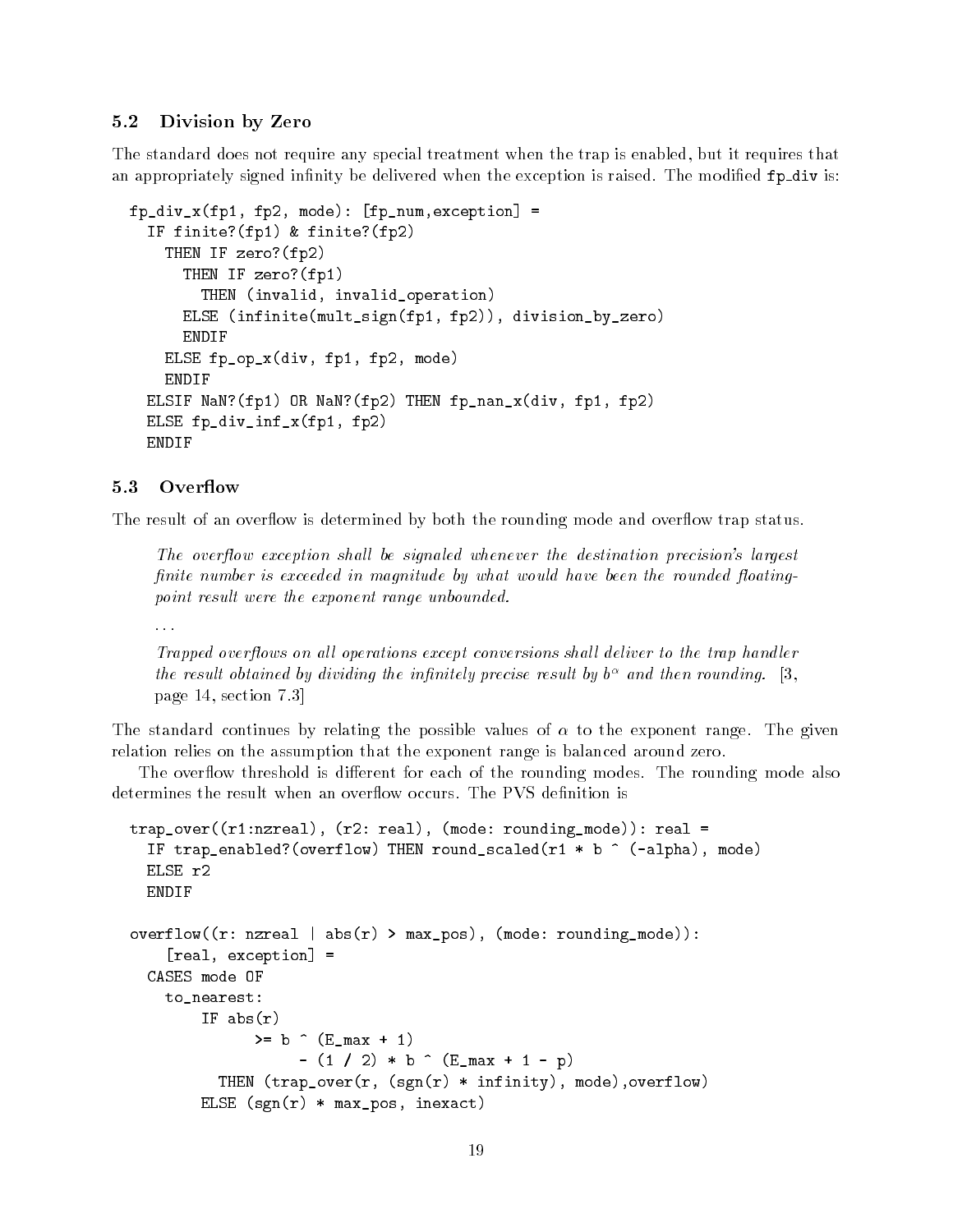```
ENDIF,
to_zero:
    IF abs(r) >= b \hat{C} (E_max + 1)
      THEN (trap\_over(r, (sgn(r) * max\_pos), mode), overflow)ELSE (sgn(r) * max_pos, inexact)ENDIF,
to_pos:
    IF r > max_pos THEN (trap_over(r, infinity, mode), overflow)
    ELSIF r \leq -b \quad (E_{max} + 1)THEN (trap_over(r, max_neg, mode),overflow)
    ELSE (max_neg, inexact)
    ENDIF,
to_neg:
    IF r < max_neg THEN (trap_over(r, -infinity, mode),overflow)
    ELSIF r >= b \hat{C} (E_max + 1)
      THEN (trap_over(r, max_pos, mode),overflow)
    ELSE (max_pos, inexact)
    ENDIF
```
### 5.4 Underflow

For results less than  $b^{E_{min}}$ , we may not be able to preserve p significant digits. The PVS specification includes a special rounding function for these cases of potential underflow.

round\_under((r: nzreal | abs(r) < b  $\hat{E}_{min}$ , (mode: rounding\_mode)): real =  $b^{(E_m in - (p - 1))*round(b^{(-E_m in - (p - 1)))*r,mode)}$ 

The following correctness results have been proven in PVS about round\_under:

```
round_under_error: LEMMA
       abs(r) < b \hat{E}_{min}=> abs(r - round_under(r, mode)) < b \hat{ } (E_min - (p - 1))
round_under_near: LEMMA
       abs(r) < b \hat{E}_{min}\Rightarrow abs(r - round_under(r, to_nearest))
                \leq b \hat{C} (E_min - (p - 1)) / 2
```
In addition, round under rounds in the correct direction for the directed rounding modes. This function is the core of the definition of function underflow.

In the absence of traps, underflow is signaled when a result is both tiny and inaccurate. Each of these conditions may be dened in two distinct ways. Tininess occurs when a result is less than  $b^{E_{min}}$ ; it may be detected either before or after rounding. The PVS specification uses the following predicate to signal tininess:

```
tiny?((r: nzreal | abs(r) < b \hat{E}_{min}, (mode: rounding_mode)): bool =
  IF tiny_flag THEN abs(round_scaled(r, mode)) < b \hat{E} E_min ELSE TRUE ENDIF
```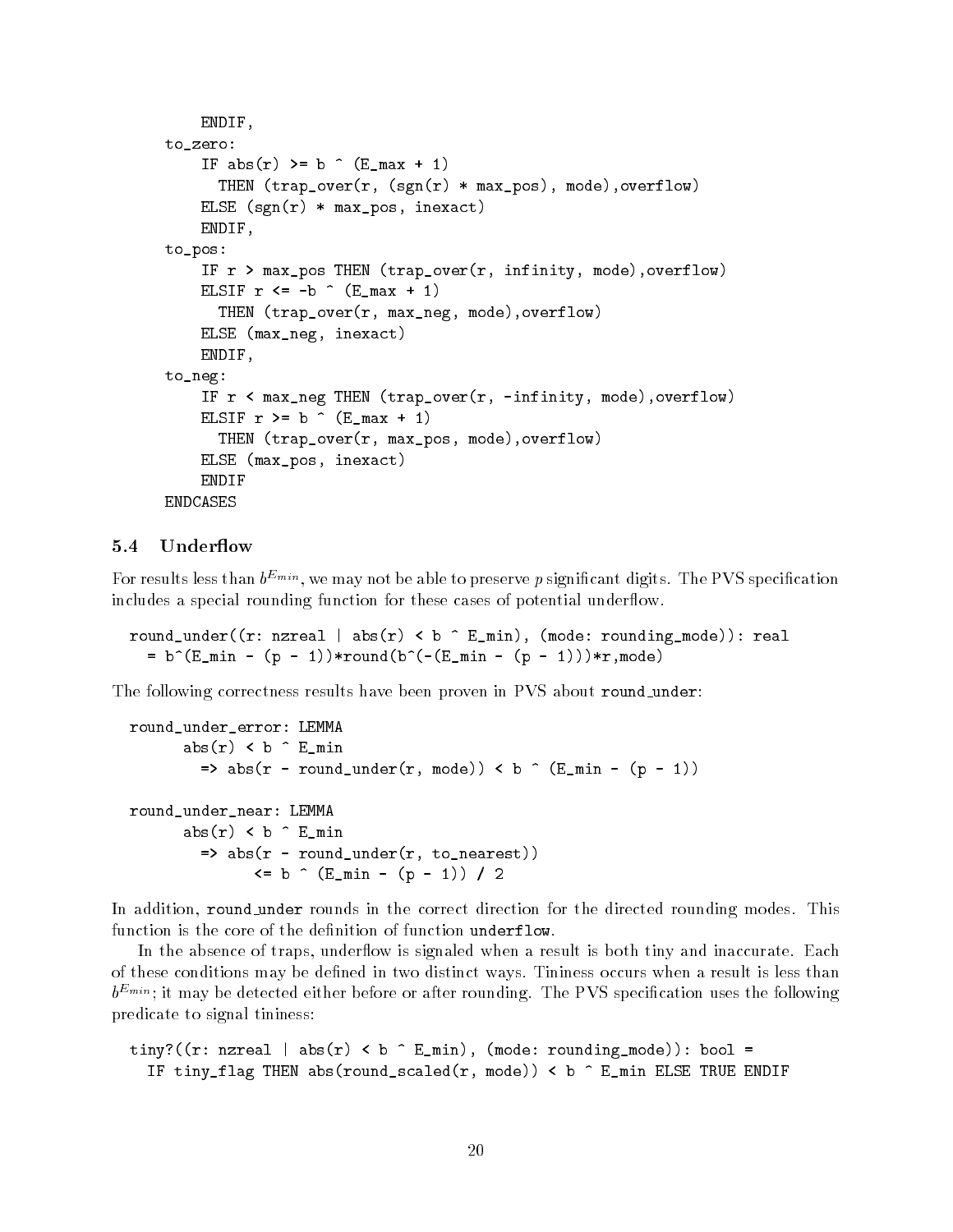Boolean constant tiny flag is used to signify which method a particular implementation is using to signal tininess; if  $tiny_f1ag = true$ , then tininess is detected after rounding, if  $tiny_f1ag = false$ we have already satisfied the *before rounding* test for tininess (via the constraints on argument  $r$ ).

Similarly, loss of accuracy may also be detected in one of two ways, either a loss due to denormalization or an inexact result. The PVS predicate detecting loss of accuracy is given by:

```
inaccurate?((r: nzreal | abs(r) < b \hat{E}_{min}, (mode: rounding_mode)): bool =
  IF inaccurate_flag THEN (round_scaled(r,mode)/=round_under(r,mode))
  ELSE (r/=round_under(r,mode))
  ENDIF
```
If the underflow trap is enabled, it is taken whenever tininess is detected. On a trapped underflow, the result must be scaled by  $\alpha$ . Otherwise the both tininess and loss of accuracy must occur for underflow to be signaled. These cases are captured in the PVS definition of underflow:

```
underflow((r: nzreal | abs(r) < b \hat{E}_{min}, (mode: rounding_mode)):
    [real, exception] =
  IF tiny?(r, mode)
    THEN IF trap_enabled?(underflow(FALSE))
      THEN (round_scaled(r * b ^ alpha, mode),
            underflow(exact_underflow(r, mode)))
    ELSIF inaccurate?(r, mode) THEN (round_under(r, mode), underflow(TRUE))
    ELSE (round_under(r, mode),
          IF r = round\_under(r, mode) THEN no_exceptions
          ELSE inexact
          ENDIF)
          ENDIF)
    ENDIF
  ELSE (round_under(r, mode), inexact)
  ENDIF
```
This completes the definition of rounding in the presence of exceptions.

#### 5.5 Inexact

The delivered result of a function does not change when the inexact exception is signalled. The signal is raised whenever the value of the delivered result is different from the infinitely precise intermediate result (i.e. inexact is signalled when rounding occurs). This can be computed with respect to function round by using function is exact?.

Inexact may also be signaled in conjunction with overflow or underflow. These cases were addressed above.

## <sup>6</sup> Traps

The PVS specification does not address traps other than the declaration of the predicate trap\_enabled? which is used to test whether a particular trap is enabled.